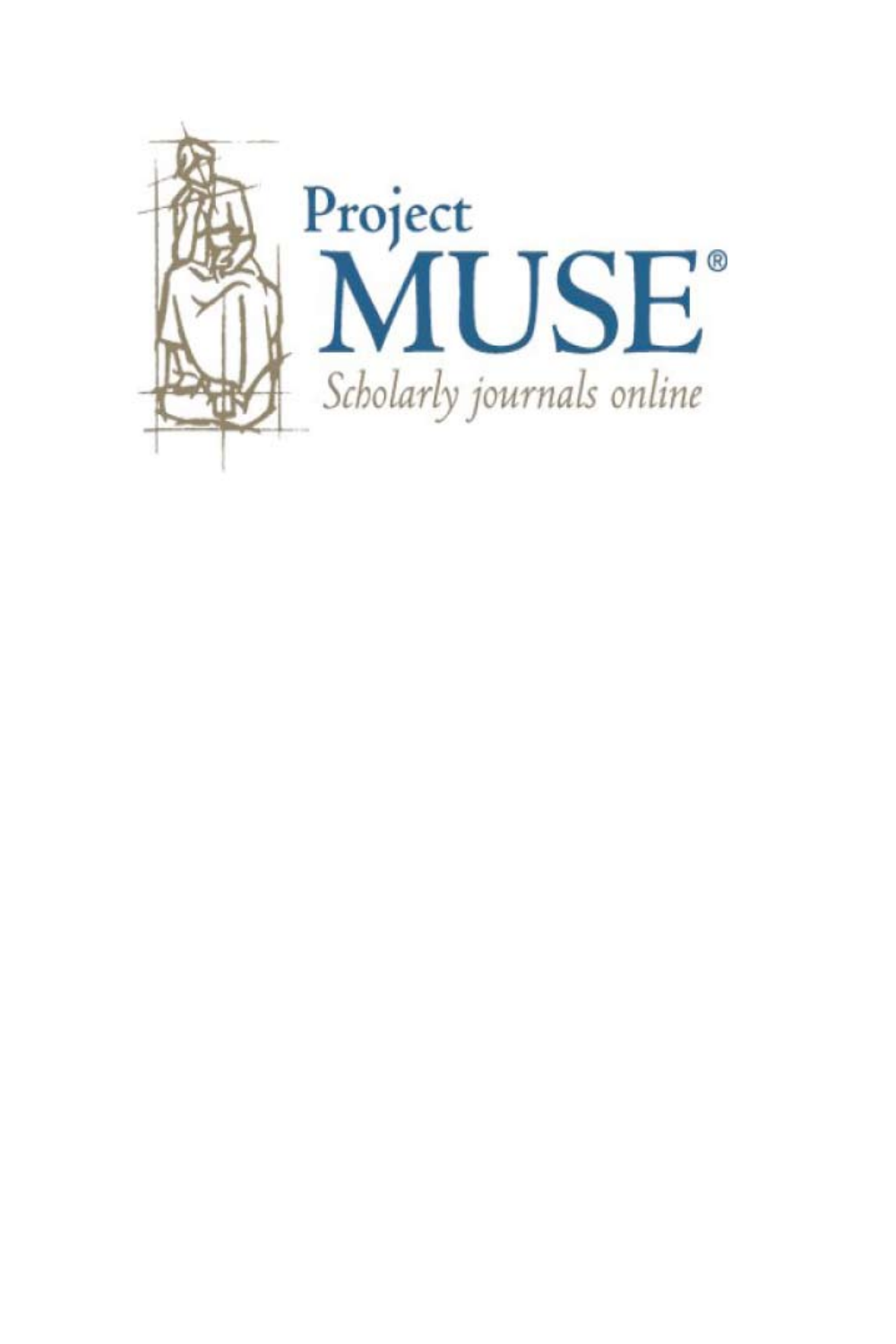# Unipolarity, Status Competition, and Great Power WAr

# By William C. Wohlforth\*

DOES unipolarity promote peace among major powers? Would the return of multipolarity increase the prospects for war? Although unipolarity has been marked by very low levels of militarized competition among major powers, many scholars doubt whether the association is causal. Mainstream theories of war long ago abandoned the notion of any simple relationship between polarity and war, positing that conflict emerges from a complex interaction between power and dissatisfaction with the status quo. "While parity defines the structural conditions where war is most likely," one team of prominent power transition theorists notes, "the motivation driving decisions for war is relative satisfaction with the global or regional hierarchy."1 High levels of dissatisfaction may prompt states to take on vastly superior rivals. To explain the low levels of conflict since 1991, therefore, scholars must look beyond the distribution of capabilities to account for the absence of such dissatisfaction.

To most observers, moreover, satisfaction and dissatisfaction with the status quo among today's great powers appear to be driven by factors having little or nothing to do with the system's polarity. "For most scholars," writes Robert Jervis, "the fundamental cause of war is international anarchy, compounded by the security dilemma. These forces press hardest on the leading powers because while they may be able to

1 Ronald L.Tammen, Jacek Kugler, Douglas Lemke, Carole Alsharabati, Brian Efird, Allan C. Stam III, and A. F. K. Organski, *Power Transitions: Strategies for the 21st Century* (New York: Chatham House, 2000), 9. The increased importance of explaining dissatisfaction in a variety of theoretical literatures is noted and documented in Jason W. Davidson, "The Roots of Revisionism: Fascist Italy, 1922–29," *Security Studies* 11 (Summer 2002).

*World Politics* 61, no. 1 ( January 2009), 28–57 Copyright © 2008 Trustees of Princeton University doi:10.1017/S0043887109000021

<sup>\*</sup> I would like to acknowledge with thanks contributions made by fellow participants in this project and colleagues who discussed presentations of this paper at the University of Washington's Political Science Department and the ir/Foreign Policy Workshop at the Dickey Center for International Understanding at Dartmouth. I am particularly indebted to Stephen Brooks, Bridget Coggins, David Kang, Elizabeth Keir, R. Ned Lebow, Roger Masters, Jonathan Mercer, Brent Strathman, and Benjamin Valentino.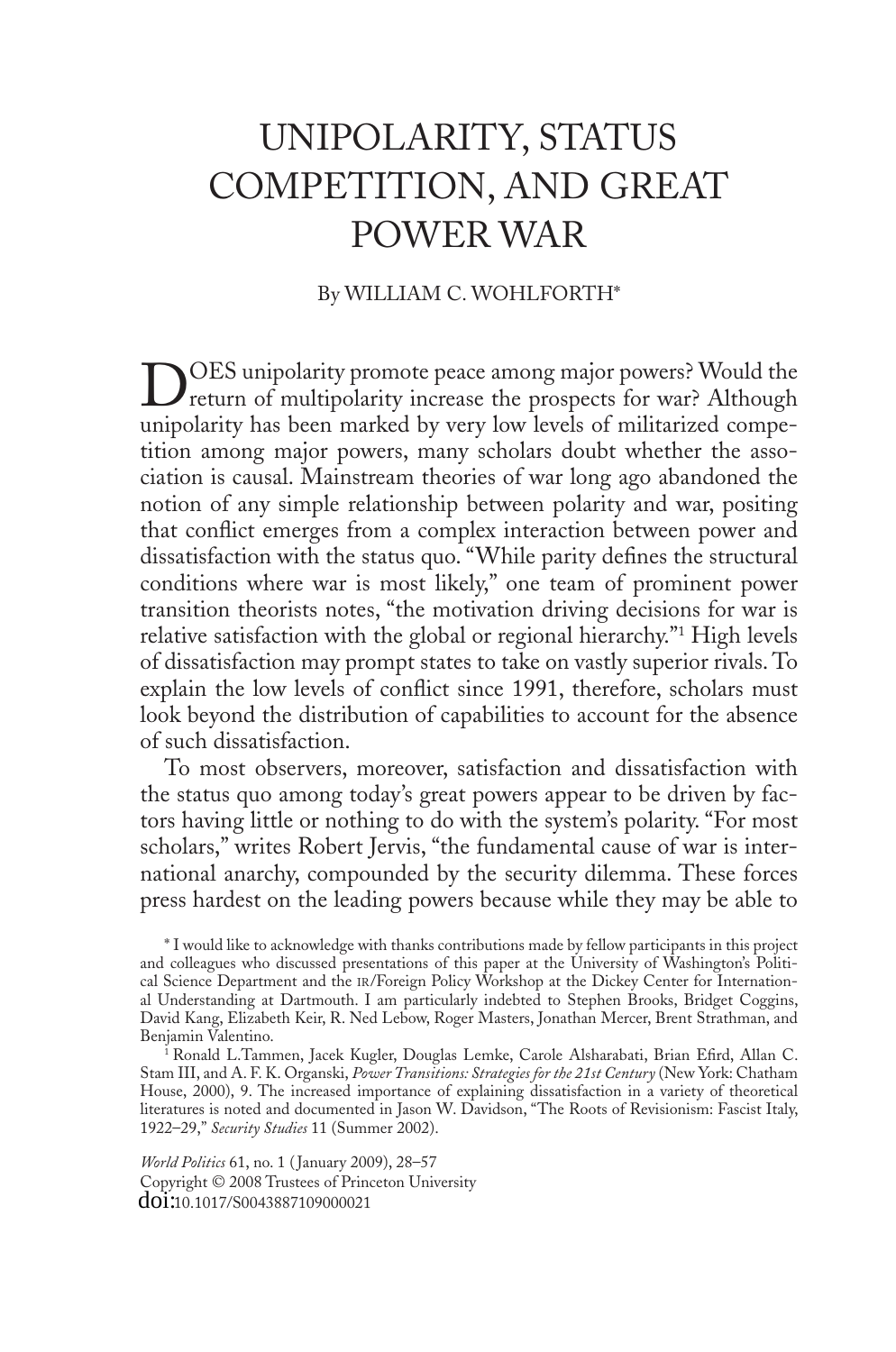guarantee the security of others, no one can provide this escape from the state of nature for them."2 But for today's leading powers anarchyinduced security problems appear to be ameliorated by nuclear deterrence, the spread of democracy, the declining benefits of conquest, and changing collective ideas, among other factors. In combination, these factors appear to moderate insecurity and resulting clashes over the status quo, which most scholars believe drive states to war. Mainstream theories of war thus seem irrelevant to what Jervis terms an "era of leading power peace."

The upshot is a near scholarly consensus that unpolarity's consequences for great power conflict are indeterminate and that a power shift resulting in a return to bipolarity or multipolarity will not raise the specter of great power war. This article questions the consensus on two counts. First, I show that it depends crucially on a dubious assumption about human motivation. Prominent theories of war are based on the assumption that people are mainly motivated by the instrumental pursuit of tangible ends such as physical security and material prosperity. This is why such theories seem irrelevant to interactions among great powers in an international environment that diminishes the utility of war for the pursuit of such ends. Yet we know that people are motivated by a great many noninstrumental motives, not least by concerns regarding their social status. 3 As John Harsanyi noted, "Apart from economic payoffs, social status (social rank) seems to be the most important incentive and motivating force of social behavior."4 This proposition rests on much firmer scientific ground now than when Harsanyi expressed it a generation ago, as cumulating research shows that humans appear to be hardwired for sensitivity to status and that relative standing is a powerful and independent motivator of behavior.<sup>5</sup>

<sup>2</sup> Robert Jervis, "Theories of War in an Era of Leading-Power Peace: Presidential Address, American Political Science Association, 2001," *American Political Science Review* 91 (March 2002), 11.

<sup>3</sup> For theory and evidence from two contrasting perspectives, see R. Ned Lebow, *A Cultural Theory of International Relations* (Cambridge: Cambridge University Press, 2008); and Barry O'Neill, *Honor, Symbols and War* (Ann Arbor: University of Michigan Press, 1999).

<sup>4</sup> Harsanyi, *Essays on Ethics, Social Behavior, and Scientific Explanation* (Dordrecht, Holland: D. Reidel, 1976), 204.

<sup>5</sup> For reviews, see Stephen Peter Rosen, *War and Human Nature* (Princeton: Princeton University Press, 2005); Robert H. Frank, *Choosing the Right Pond: Human Behavior and the Quest for Status* (New York: Oxford University Press, 1985); idem, *Luxury Fever: Why Money Fails to Satisfy in an Era of Excess* (New York: Free Press, 1999); idem, "Positional Externalities Cause Large and Preventable Welfare Losses," *American Economic Review* 95 (May 2005); Robert Wright, *The Moral Animal: Evolutionary Psychology and Everyday Life* (New York: Pantheon, 1994); and C. Loch, M. Yaziji, and C. Langen, "The Fight for the Alpha Position: Channeling Status Competition in Organizations," *European Management Journal* 19 (February 2001).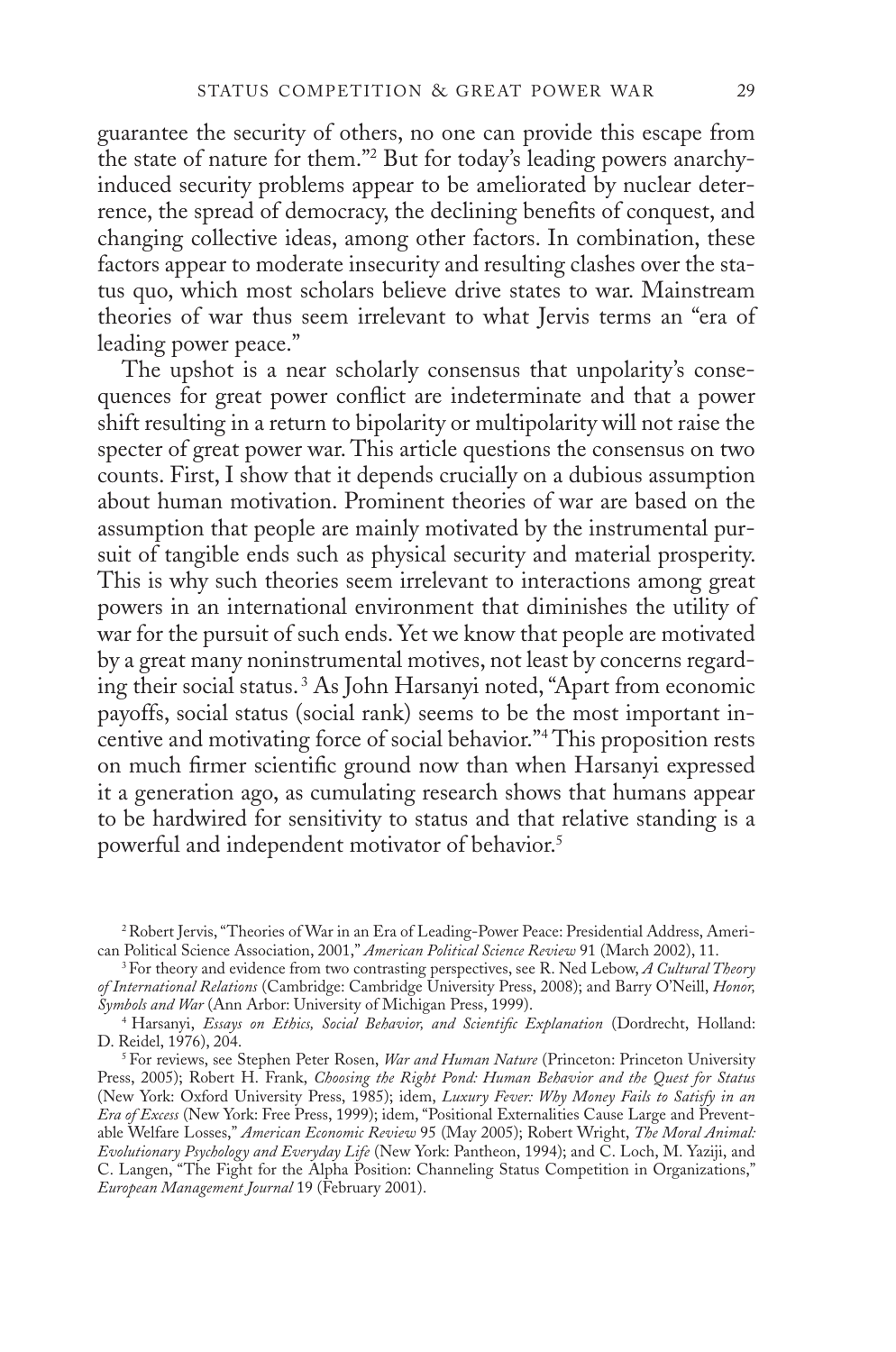Second, I question the dominant view that status quo evaluations are relatively independent of the distribution of capabilities. If the status of states depends in some measure on their relative capabilities, and if states derive utility from status, then different distributions of capabilities may affect levels of satisfaction, just as different income distributions may affect levels of status competition in domestic settings.<sup>6</sup> Building on research in psychology and sociology, I argue that even capabilities distributions among major powers foster ambiguous status hierarchies, which generate more dissatisfaction and clashes over the status quo. And the more stratified the distribution of capabilities, the less likely such status competition is.

Unipolarity thus generates far fewer incentives than either bipolarity or multipolarity for direct great power positional competition over status. Elites in the other major powers continue to prefer higher status, but in a unipolar system they face comparatively weak incentives to translate that preference into costly action. And the absence of such incentives matters because social status is a positional good—something whose value depends on how much one has in relation to others.<sup>7</sup> "If everyone has high status," Randall Schweller notes, "no one does."8 While one actor might increase its status, all cannot simultaneously do so. High status is thus inherently scarce, and competitions for status tend to be zero sum.<sup>9</sup>

I begin by describing the puzzles facing predominant theories that status competition might solve. Building on recent research on social identity and status seeking, I then show that under certain conditions the ways decision makers identify with the states they represent may prompt them to frame issues as positional disputes over status in a social hierarchy. I develop hypotheses that tailor this scholarship to the domain of great power politics, showing how the probability of status competition is likely to be linked to polarity. The rest of the article investigates whether there is sufficient evidence for these hypotheses to warrant further refinement and testing. I pursue this in three ways: by showing that the theory advanced here is consistent with what we know about large-scale patterns of great power conflict through history; by

<sup>6</sup> For example, E. Hopkins and T. Kornienko, "Running to Keep in the Same Place: Consumer Choice as a Game of Status," *American Economic Review* 94 (September 2004).

<sup>7</sup> F. Hirsch, *Social Limits to Growth* (Cambridge: Harvard University Press, 1976).

<sup>8</sup> Schweller, " Realism and the Present Great-Power System: Growth and Positional Conflict over Scarce Resources," in Ethan B. Kapstein and Michael Mastanduno, eds*., Unipolar Politics: Realism and State Strategies after the Cold War* (New York: Columbia University Press, 1999)*,* 29.

<sup>&</sup>lt;sup>9</sup> Martin Shubik, "Games of Status," *Behavioral Science* 16 (1971). As Frank (fn. 5, 2005) stresses, positionality does not mean that zero-sum competitions are inevitable—it merely means that there is a large element of social comparison in the utility derived from a good.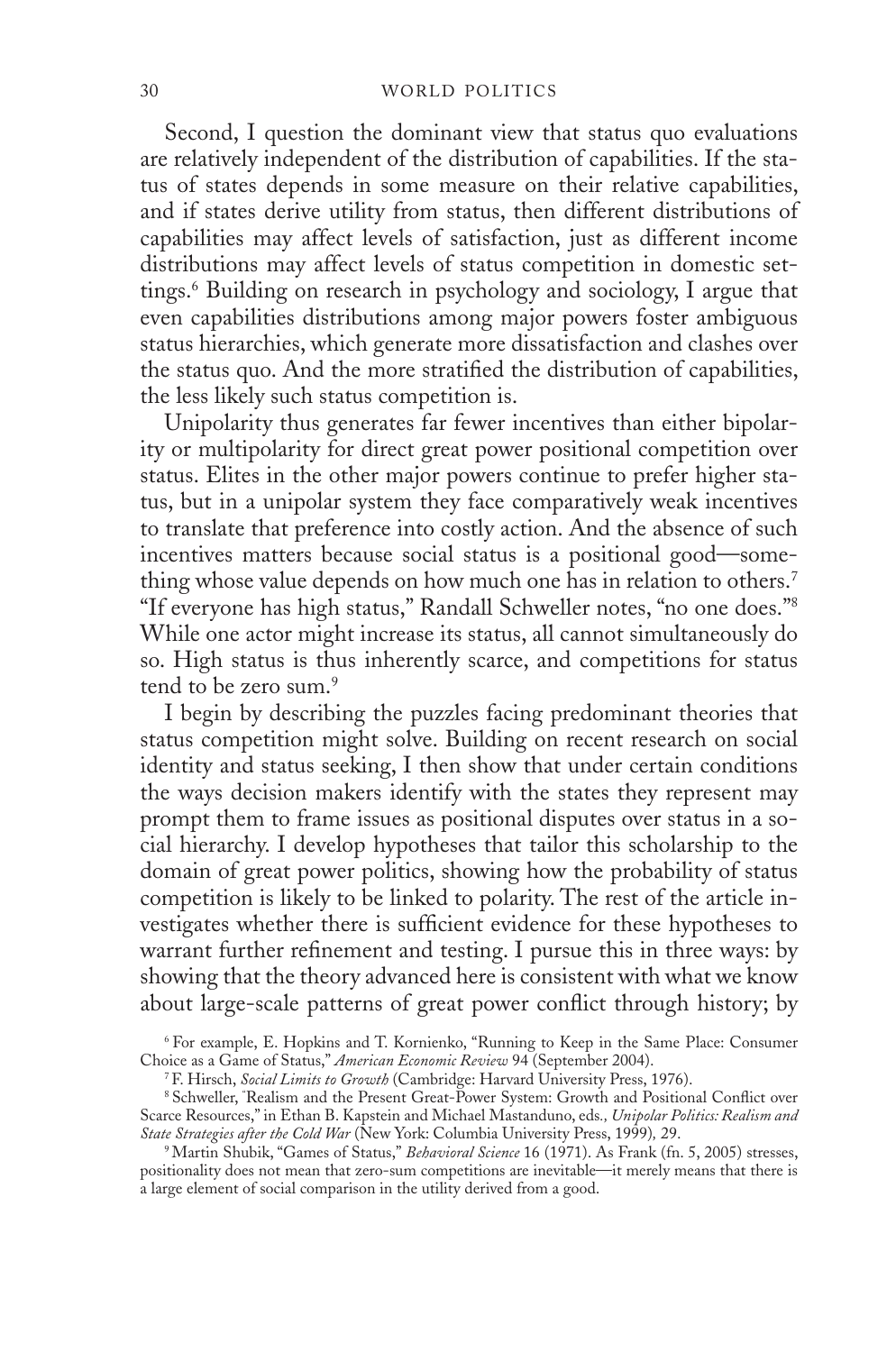demonstrating that the causal mechanisms it identifies did drive relatively secure major powers to military conflict in the past (and therefore that they might do so again if the world were bipolar or multipolar); and by showing that observable evidence concerning the major powers' identity politics and grand strategies under unipolarity are consistent with the theory's expectations.

## Puzzles of Power and War

Recent research on the connection between the distribution of capabilities and war has concentrated on a hypothesis long central to systemic theories of power transition or hegemonic stability: that major war arises out of a power shift in favor of a rising state dissatisfied with a status quo defended by a declining satisfied state.10 Though they have garnered substantial empirical support, these theories have yet to solve two intertwined empirical and theoretical puzzles—each of which might be explained by positional concerns for status.

First, if the material costs and benefits of a given status quo are what matters, why would a state be dissatisfied with the very status quo that had abetted its rise? The rise of China today naturally prompts this question, but it is hardly a novel situation. Most of the best known and most consequential power transitions in history featured rising challengers that were prospering mightily under the status quo. In case after case, historians argue that these revisionist powers sought recognition and standing rather than specific alterations to the existing rules and practices that constituted the order of the day.

In each paradigmatic case of hegemonic war, the claims of the rising power are hard to reduce to instrumental adjustment of the status quo. In R. Ned Lebow's reading, for example, Thucydides' account tells us that the rise of Athens posed unacceptable threats not to the security or welfare of Sparta but rather to its identity as leader of the Greek world, which was an important cause of the Spartan assembly's vote for war.<sup>11</sup> The issues that inspired Louis XIV's and Napoleon's dissatisfaction with the status quo were many and varied, but most accounts ac-

<sup>&</sup>lt;sup>10</sup>This is reflected in power transition and most other hegemonic war theories, as well as in the bargaining literature on war. See, for example, Jacek Kugler and Douglas Lemke, "The Power Transition Research Program: Assessing Theoretical and Empirical Analysis," and Karen Rasler and William R. Thompson, "Global War and the Political Economy of Structural Change," both in Manus I. Midlarsky, ed., *Handbook of War Studies II* (Ann Arbor: University of Michigan Press, 2000); and Robert Powell, "Bargaining Theory and International Conflict," *Annual Review of Political Science* 5 (2002).

<sup>&</sup>lt;sup>11</sup> R. Ned Lebow, *The Tragic Vision of Politics: Ethics, Interests, and Orders* (Cambridge: Cambridge University Press, 2003), chap. 3, esp. 99–104.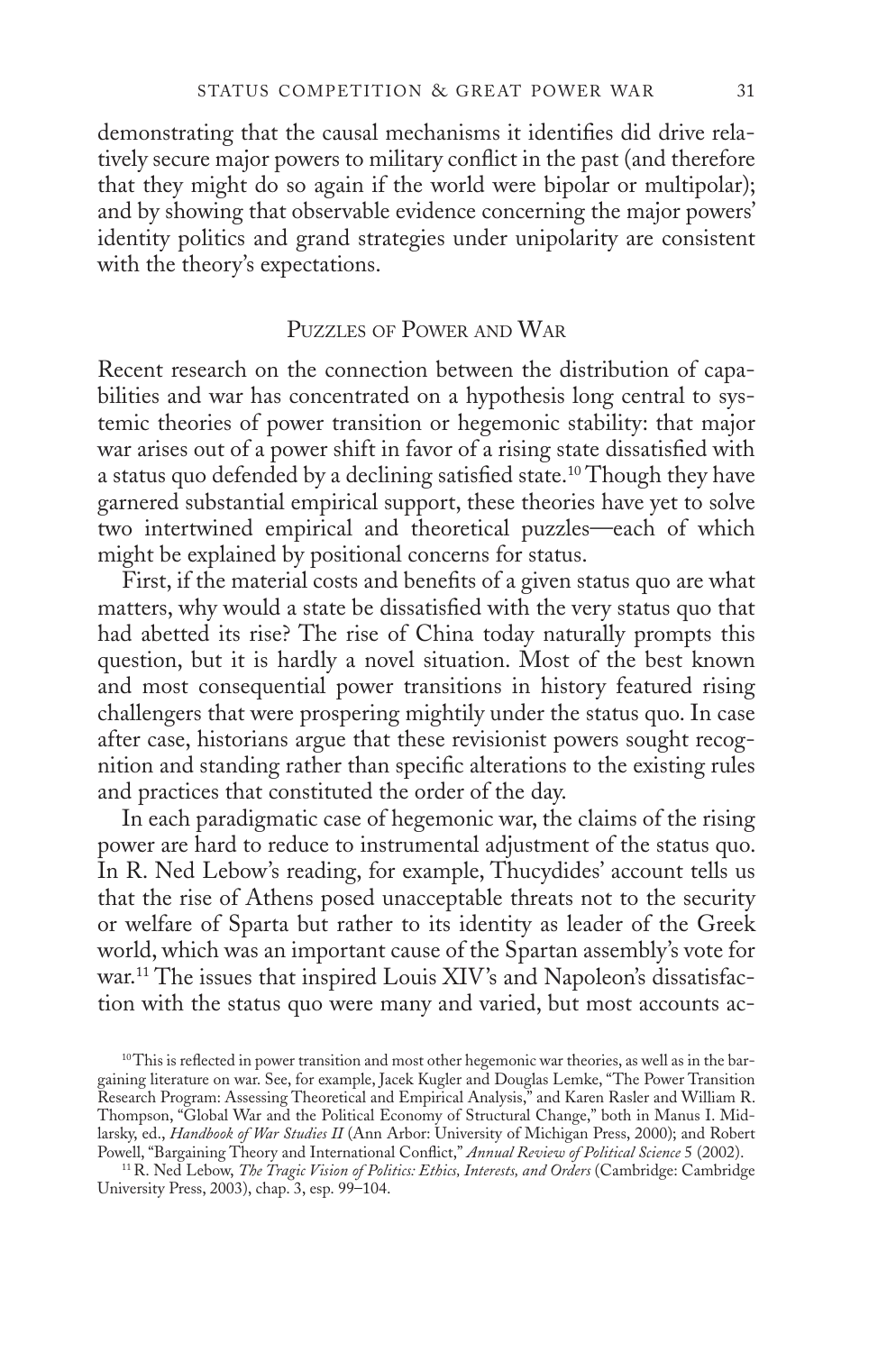cord independent importance to the drive for a position of unparalleled primacy. In these and other hegemonic struggles among leading states in post-Westphalian Europe, the rising challenger's dissatisfaction is often difficult to connect to the material costs and benefits of the status quo, and much contemporary evidence revolves around issues of recognition and status.<sup>12</sup>

Wilhemine Germany is a fateful case in point. As Paul Kennedy has argued, underlying material trends as of 1914 were set to propel Germany's continued rise indefinitely, so long as Europe remained at peace.13 Yet Germany chafed under the very status quo that abetted this rise and its elite focused resentment on its chief trading partner the great power that presented the least plausible threat to its security: Great Britain. At fantastic cost, it built a battleship fleet with no plausible strategic purpose other than to stake a claim on global power status.14 Recent historical studies present strong evidence that, far from fearing attacks from Russia and France, German leaders sought to provoke them, knowing that this would lead to a long, expensive, and sanguinary war that Britain was certain to join.<sup>15</sup> And of all the motivations swirling round these momentous decisions, no serious historical account fails to register German leaders' oft-expressed yearning for "a place in the sun."

The second puzzle is bargaining failure. Hegemonic theories tend to model war as a conflict over the status quo without specifying precisely what the status quo is and what flows of benefits it provides to states.<sup>16</sup> Scholars generally follow Robert Gilpin in positing that the underlying issue concerns a "desire to redraft the rules by which relations among nations work," "the nature and governance of the system," and "the distribution of territory among the states in the system."17 If these are the

12 Lebow (fn. 3), chaps 7–9; Daniel S. Markey, "The Prestige Motive in International Relations" (Ph.D. diss., Princeton University, 2000); and David Sylvan, Corinne Graff, and Elisabetta Pugliese, "Status and Prestige in International Relations" (Manuscript, Graduate Institute of International Studies, Geneva, 1998). For general reviews, see Jeremy Black, ed., *The Origins of War in Early Modern Europe* (Edinburgh: John Donald, 1987); Evan Luard, *War in International Society* (New Haven: Yale University Press, 1986); and Donald Kagan, *On the Origins of War and the Preservation of Peace* (New York: Doubleday, 1995).

<sup>13</sup> Kennedy, "The First World War and the International Power System," in Stephen Miller, ed., *Military Strategy and the Origins of the First World War* (Princeton: Princeton University Press, 1985).

14 Ivo N. Lambi, *The Navy and German Weltpolitik, 1862–1914* (Winchester, Mass.: Allen and Unwin, 1984).

<sup>15</sup> Keir A. Lieber, "The New History of World War I and What It Means for International Relations Theory," *International Security* 32 (Fall 2007); Lebow (fn. 3), chap 7.

16 J. M. DiCicco and J. S. Levy, "Power Shifts and Problem Shifts," J*ournal of Conflict Resolution*  43 (December 1999), 690.

17 Gilpin, *War and Change in World Politics* (Cambridge: Cambridge University Press, 1981)*,* 198, 186. There is a similar discussion in Tammen et al. (fn. 1), 9–10.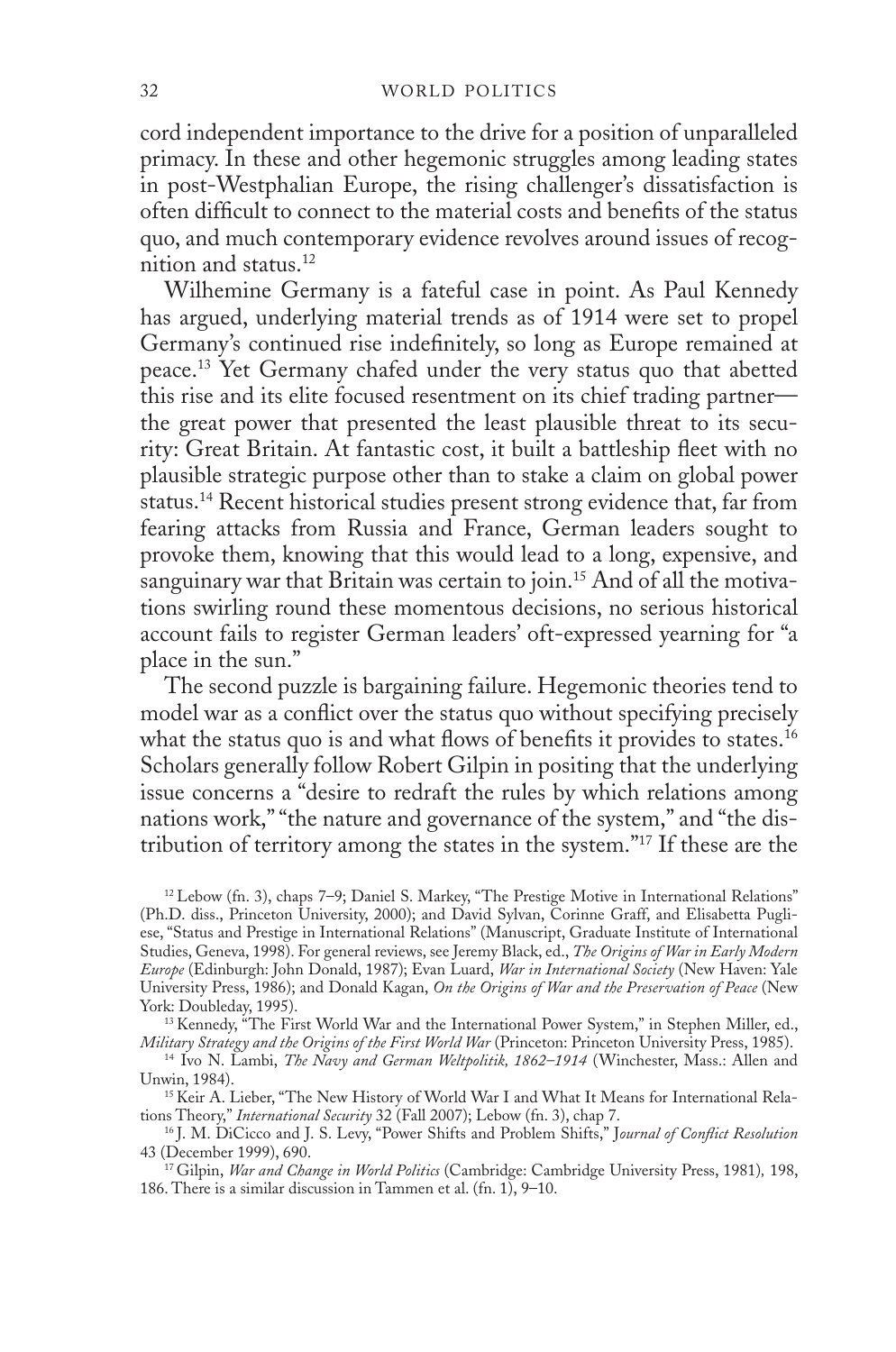issues at stake, then systemic theories of hegemonic war and power transition confront the puzzle brought to the fore in a seminal article by James Fearon: what prevents states from striking a bargain that avoids the costs of war? 18 Why can't states renegotiate the international order as underlying capabilities distributions shift their relative bargaining power?

Fearon proposed that one answer consistent with strict rational choice assumptions is that such bargains are infeasible when the issue at stake is indivisible and cannot readily be portioned out to each side. Most aspects of a given international order are readily divisible, however, and, as Fearon stressed, "both the intrinsic complexity and richness of most matters over which states negotiate and the availability of linkages and side-payments suggest that intermediate bargains typically will exist."<sup>19</sup> Thus, most scholars have assumed that the indivisibility problem is trivial, focusing on two other rational choice explanations for bargaining failure: uncertainty and the commitment problem.<sup>20</sup> In the view of many scholars, it is these problems, rather than indivisibility, that likely explain leaders' inability to avail themselves of such intermediate bargains.

Yet recent research inspired by constructivism shows how issues that are physically divisible can become socially indivisible, depending on how they relate to the identities of decision makers.<sup>21</sup> Once issues surrounding the status quo are framed in positional terms as bearing on the disputants' relative standing, then, to the extent that they value their standing itself, they may be unwilling to pursue intermediate bargaining solutions. Once linked to status, easily divisible issues that theoretically provide opportunities for linkages and side payments of various sorts may themselves be seen as indivisible and thus unavailable as avenues for possible intermediate bargains.

The historical record surrounding major wars is rich with evidence suggesting that positional concerns over status frustrate bargaining: expensive, protracted conflict over what appear to be minor issues; a propensity on the part of decision makers to frame issues in terms of relative rank even when doing so makes bargaining harder; decision-

<sup>18</sup> Fearon, "Rationalist Explanations for War," International Organization 49 (Summer 1995). Needless to say, many scholars do not accept the bargaining literature's construal of the puzzle of war. See, for example, Jonathan Kirshner, "Rationalist Explanations for War?" *Security Studies* 10 (Autumn 2000).

19 Fearon (fn. 18)*.,* 390.

20 Dan Reiter, "Exploring the Bargaining Model of War," *Perspectives on Politics* 1 (March 2003).

21 See, for example, Stacie Goddard, "Uncommon Ground: Indivisible Territory and the Politics of Legitimacy," *International Organization* 60 (Winter 2006).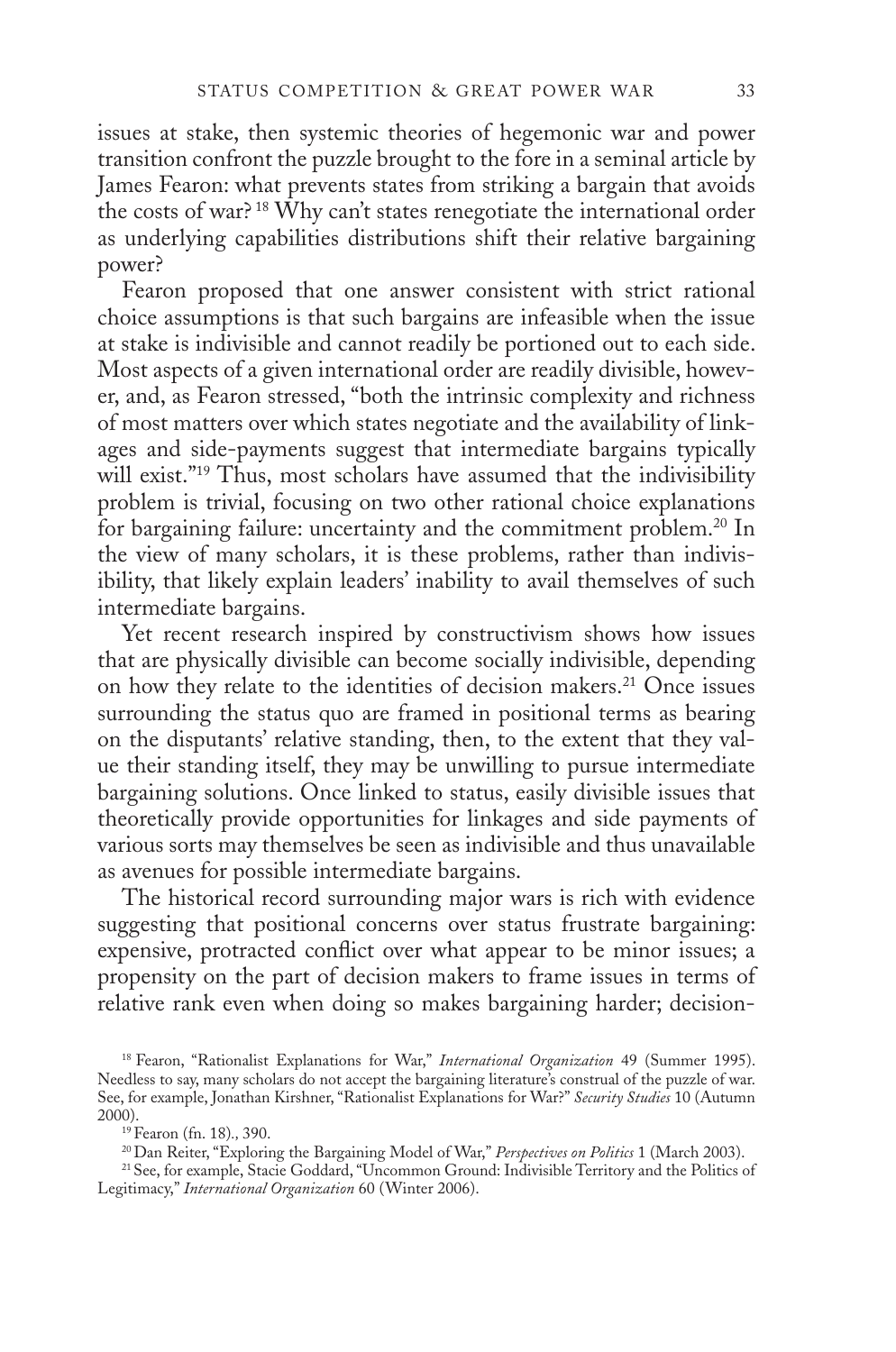#### 34 WORLD POLITICS

makers' inability to accept feasible divisions of the matter in dispute even when failing to do so imposes high costs; demands on the part of states for observable evidence to confirm their estimate of an improved position in the hierarchy; the inability of private bargains to resolve issues; a frequently observed compulsion for the public attainment of concessions from a higher ranked state; and stubborn resistance on the part of states to which such demands are addressed even when acquiescence entails limited material cost.

The literature on bargaining failure in the context of power shifts remains inconclusive, and it is premature to take any empirical pattern as necessarily probative. Indeed, Robert Powell has recently proposed that indivisibility is not a rationalistic explanation for war after all: fully rational leaders with perfect information should prefer to settle a dispute over an indivisible issue by resorting to a lottery rather than a war certain to destroy some of the goods in dispute. What might prevent such bargaining solutions is not indivisibility itself, he argues, but rather the parties' inability to commit to abide by any agreement in the future if they expect their relative capabilities to continue to shift.<sup>22</sup> This is the credible commitment problem to which many theorists are now turning their attention. But how it relates to the information problem that until recently dominated the formal literature remains to be seen.<sup>23</sup>

The larger point is that positional concerns for status may help account for the puzzle of bargaining failure. In the rational choice bargaining literature, war is puzzling because it destroys some of the benefits or flows of benefits in dispute between the bargainers, who would be better off dividing the spoils without war. Yet what happens to these models if what matters for states is less the flows of material benefits themselves than their implications for relative status? The salience of this question depends on the relative importance of positional concern for status among states.

# DO GREAT POWERS CARE ABOUT STATUS?

Mainstream theories generally posit that states come to blows over an international status quo only when it has implications for their security or material well-being. The guiding assumption is that a state's satis-

<sup>22</sup> Robert Powell, "War as a Commitment Problem," *International Organization* 60 (Winter 2006).

<sup>&</sup>lt;sup>23</sup> As Powell (fn. 22) notes regarding these two basic explanations, "Ultimately one may have to judge which mechanisms seem to provide a more compelling account of a set of cases. These judgments will have to await a better understanding of commitment problems" (p. 194).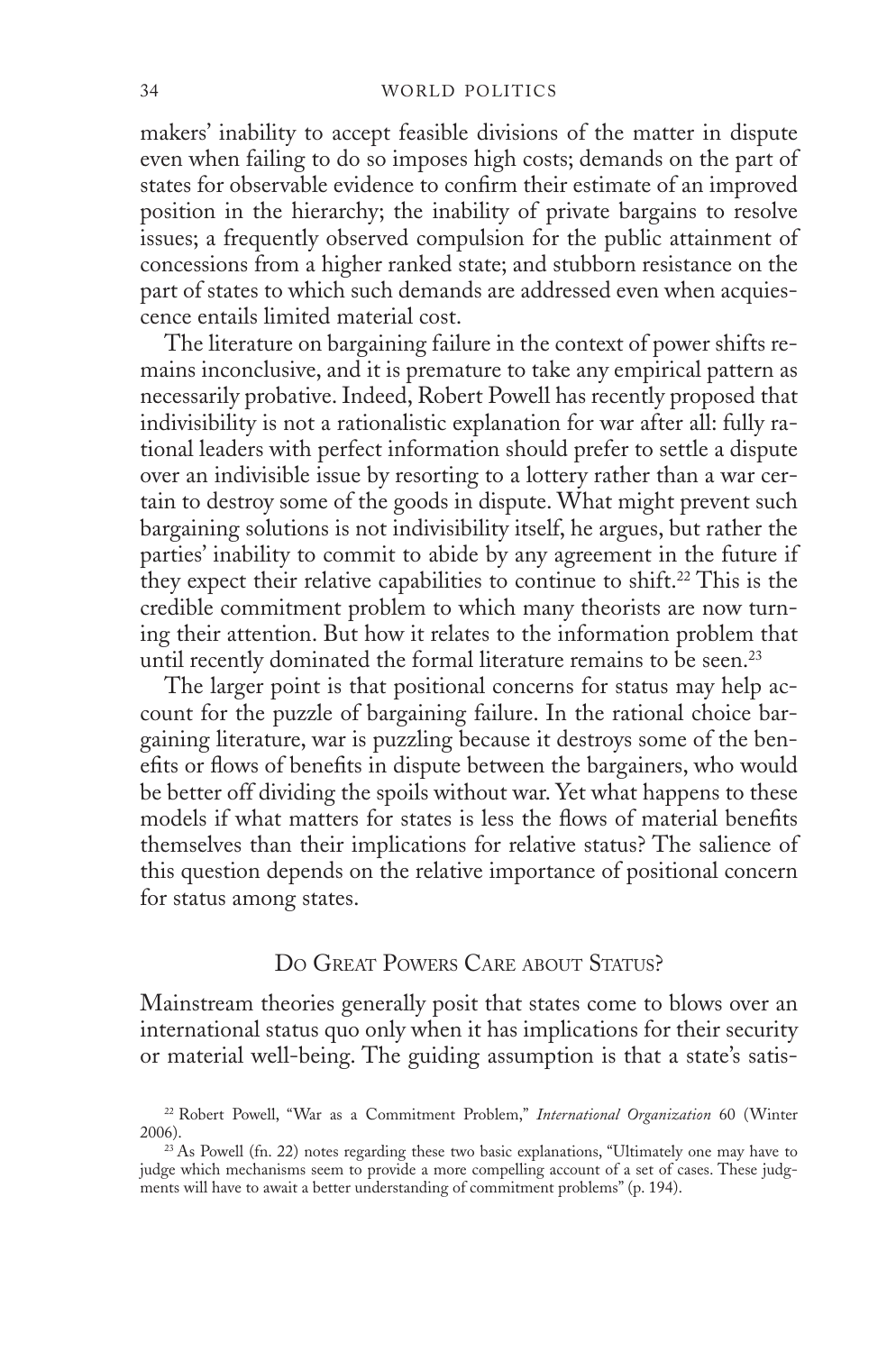faction with its place in the existing order is a function of the material costs and benefits implied by that status.<sup>24</sup> By that assumption, once a state's status in an international order ceases to affect its material wellbeing, its relative standing will have no bearing on decisions for war or peace. But the assumption is undermined by cumulative research in disciplines ranging from neuroscience and evolutionary biology to economics, anthropology, sociology, and psychology that human beings are powerfully motivated by the desire for favorable social status comparisons. This research suggests that the preference for status is a basic disposition rather than merely a strategy for attaining other goals.<sup>25</sup> People often seek tangibles not so much because of the welfare or security they bring but because of the social status they confer. Under certain conditions, the search for status will cause people to behave in ways that directly contradict their material interest in security and/or prosperity.

Much of this research concerns individuals, but international politics takes place between groups. Is there reason to expect individuals who act in the name of states to be motivated by status concerns? Compelling findings in social psychology suggest a positive answer. Social identity theory (SIT) has entered international relations research as a psychological explanation for competitive interstate behavior.<sup>26</sup> According to the theory's originator, Henri Tajfel, social identity is "that part of an individual's self-concept which derives from his knowledge of his membership of a social group (or groups) together with the value and emotional significance attached to that membership."27 Tajfel and his followers argue that deep-seated human motivations of self-definition and self-esteem induce people to define their identity in relation to their in-group, to compare and contrast that in-group with out-groups, and to want that comparison to reflect favorably on themselves. In a

<sup>24</sup> This is implicit in both power transition and most other hegemonic war theories, as well as in the bargaining literature.

<sup>25</sup> For extensive reviews, see sources in fn. 5, especially Frank (2005). On status as an end in itself, see, for example, K. Fliessbach, B. Weber, P. Trautner, T. Dohmen, U. Sunde, C. E. Elger, A. Falk, "Social Comparison Affects Reward-Related Brain Activity in the Human Ventral Striatum," *Science* 318 (November 23, 2007). Relevant here are findings from the empirical literature inspired by relative deprivation theory. See M. Olson, C. P. Herman, and M. P. Zannan, eds., *Relative Deprivation and Social Comparison* (Hillsdale, N.J.: Lawrence Erlbaum, 1986); and the discussion in Rupert Brown, "Social Identity Theory: Past Achievements, Current Problems and Future Challenges," *European Journal of Social Psychology* 30 (November 2000), 748–50.

26 Jonathan Mercer, "Anarchy and Identity," *International Organization* 49 (Spring 1995); Rawi Abdelal, Yoshiko M. Herrera, Alastair Iain Johnston, and Rose McDermott, "Identity as a Variable," *Perspectives on Politics* 4 (December 2006).

27 Henri Tajfel, *Human Group and Social Categories: Studies in Social Psychology* (Cambridge: Cambridge University Press, 1981), 251. For a review, see Brown (fn. 25).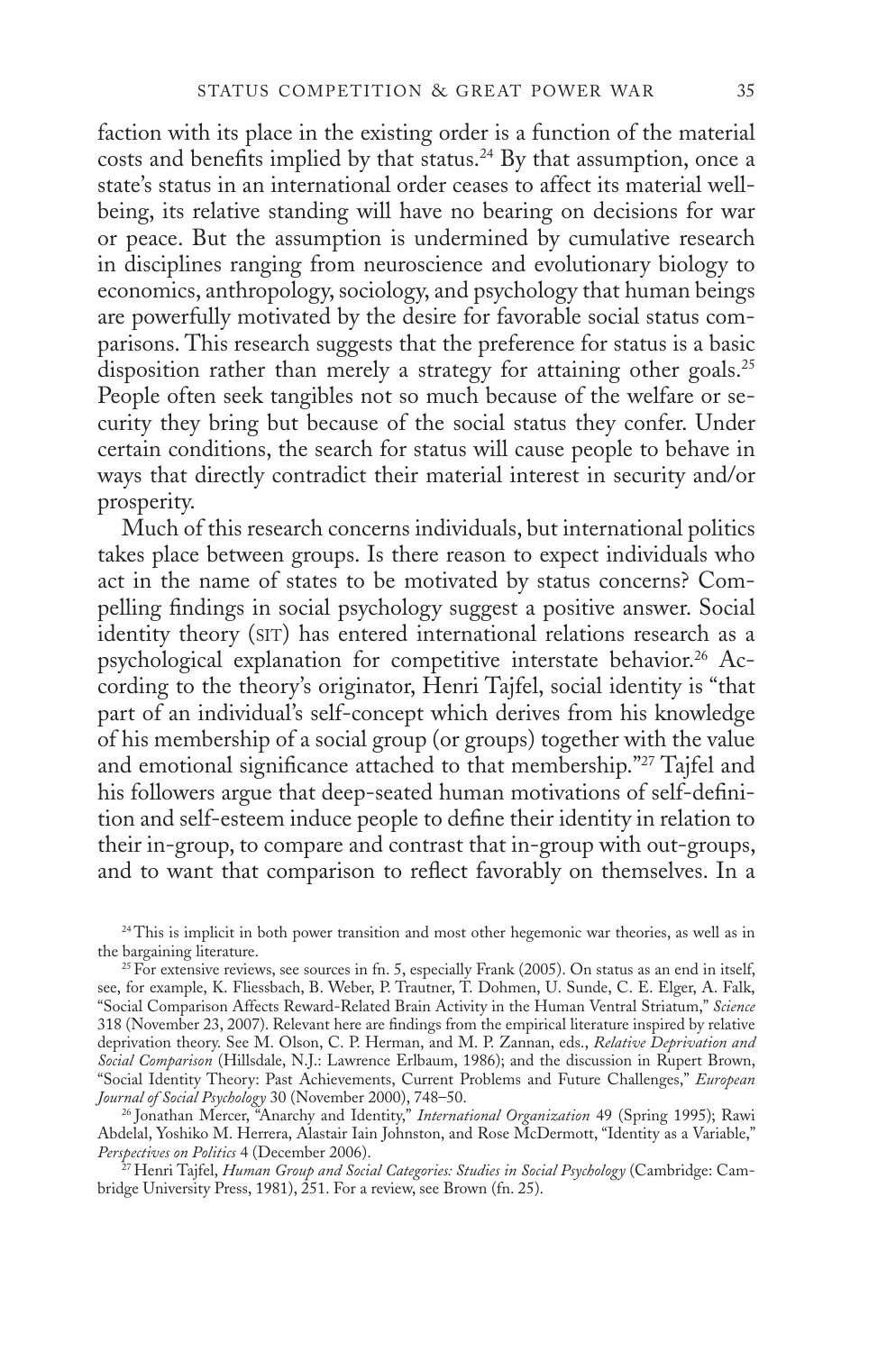remarkable set of experiments that has since been replicated dozens of times, Tajfel and his collaborators found that simply assigning subjects to trivially defined "minimal" in-groups led them to discriminate in favor of their in-group at the expense of an out-group, even when nothing else about the setting implied a competitive relationship.

Although sit appears to provide a plausible candidate explanation for interstate conflict, moving beyond its robust but general implication about the ubiquitous potential for status seeking to specific hypotheses about state behavior has proved challenging. In particular, experimental findings concerning which groups individuals will select as relevant comparisons and which of many possible identity-maintenance strategies they will choose have proved highly sensitive to the assumptions made about the social context. The results of experimental research seeking to predict responses to status anxiety—whether people will choose social mobility (identifying with a higher status group), social creativity (seeking to redefine the relevant status-conferring dimensions to favor those in which one's group excels), social conflict (contesting the status-superior group's claim to higher rank), or some other strategy—are similarly highly context dependent.<sup>28</sup>

For international relations the key unanswered question remains: under what circumstances might the constant underlying motivation for a positive self-image and high status translate into violent conflict? While sit research is suggestive, standard concerns about the validity of experimental findings are exacerbated by the fact that the extensive empirical sit literature is generally not framed in a way that captures salient features of international relations. The social system in which states operate is dramatically simpler than the domestic social settings much of the research seeks to capture. Decision makers' identification with the state is generally a given, group boundaries are practically impermeable, and there are very few great powers and very limited mobility. For states, comparison choice and the selection of status-maintenance strategies are constrained by exogenous endowments and geographical location. Natural and historical endowments—size and power potential—vary much more among states than among indi-

<sup>&</sup>lt;sup>28</sup> The original tripartite division of strategies is discussed in Henri Tajfel and John C. Turner, "An Integrative Theory of Intergroup Conflict," in William G. Austin and Stephen Worchel, eds., *The Social Psychology of Intergroup Relations* (Monterey, Calif.: Brooks/Cole, 1979); on recent research concerning this choice, see Brown (fn. 25); Leonie Huddy, "From Social to Political Identity: A Critical Examination of Social Identity Theory," *Political Psychology* 22 (March 2001); and Jacques E. C. Hymans, "Applying Social Identity Theory to the Study of International Politics: A Caution and an Agenda" (Paper presented at the convention of the International Studies Association, New Orleans, March 24–27, 2002).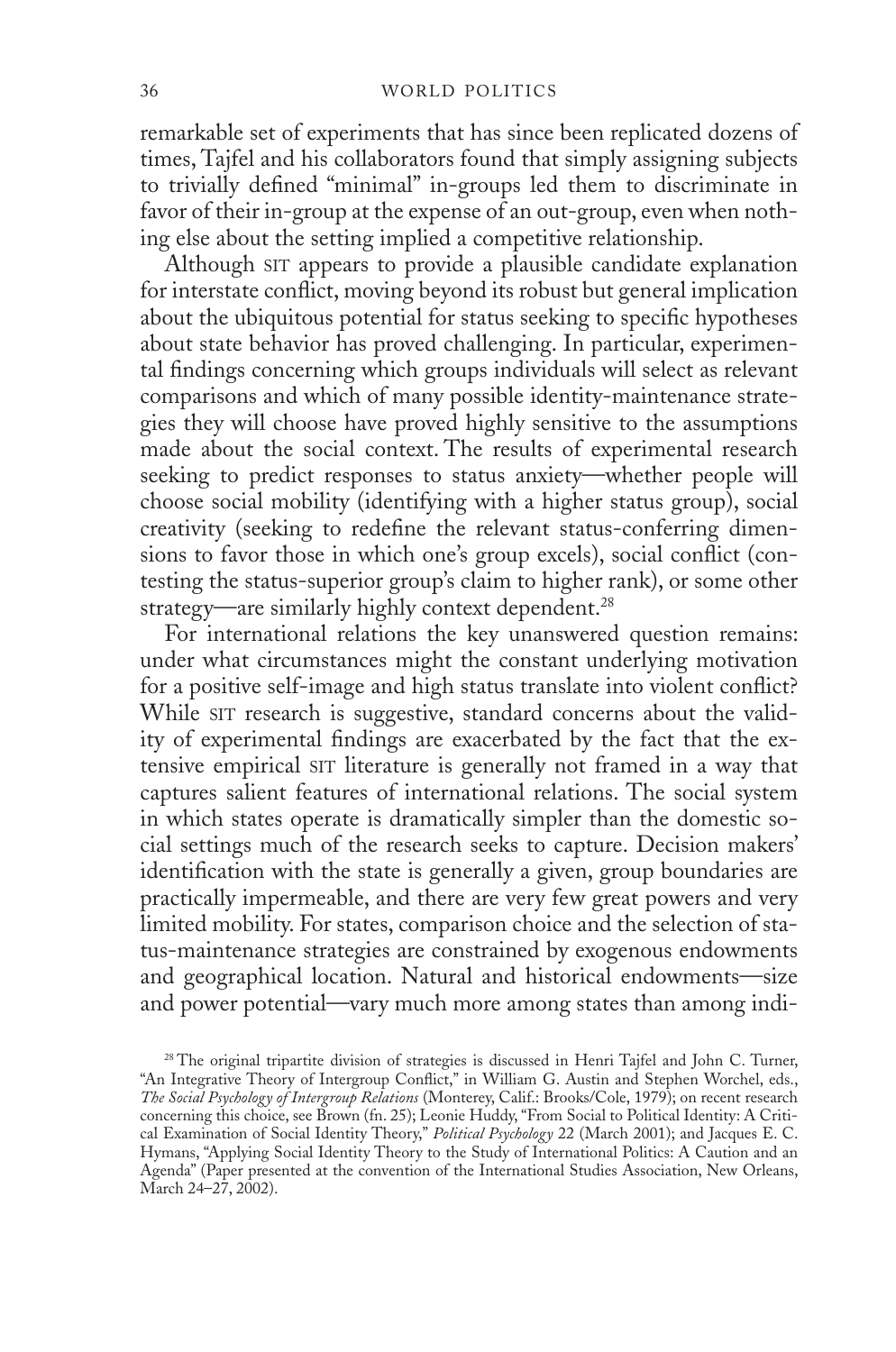viduals and so play a much larger role in determining hierarchies and influencing the selection of identity maintenance strategies.

Assumptions built into most sit research to date generally do not capture these realities of interstate life. In particular, standard SIT research designs beg the question of the *expected costs* of competing for status. Experiments do not generally posit situations in which some groups are endowed with demonstrably superior means with which to discriminate in favor of their own group at the expense of out-groups. Indeed, built in to most experimental setups is an implied assumption of material equality among groups. Yet international politics is notable as a social realm with especially large disparities in material capabilities, and decision makers are unlikely to follow identity-maintenance strategies that are demonstrably beyond their means.

Nevertheless, there is no reason to doubt the relevance for states of sit's core finding that individual preferences for higher status will affect intergroup interactions. Individuals who identify with a group transfer the individual's status preference to the group's relations with other groups. If those who act on behalf of a state (or those who select them) identify with that state, then they can be expected to derive utility from its status in international society. In addition, there are no evident reasons to reject the theory's applicability to interstate settings that mimic the standard SIT experimental setup—namely, in an ambiguous hierarchy of states that are comparable in material terms. As Jacques Hymans notes: "In the design of most SIT experiments there is an implicit assumption of rough status and power parity. Moreover, the logic of sit theory suggests that its findings of ingroup bias may in fact be dependent on this assumption."<sup>29</sup>

Status conflict is thus more likely in flat, ambiguous hierarchies than in clearly stratified ones. And there are no obvious grounds for rejecting the basic finding that comparison choice will tend to be "similar but upward" (that is, people will compare and contrast their group with similar but higher status groups).<sup>30</sup> In most settings outside the laboratory this leaves a lot of room for consequential choices, but in the context of great power relations, the set of feasible comparison choices is constrained in highly consequential ways.

<sup>29</sup> Hymans (fn. 28), 11

<sup>&</sup>lt;sup>30</sup> For sIT-based findings related to the "similar but upward" comparison bias, see Rupert Brown and Gabi Haeger, "Compared to What? Comparison Choice in an Inter-nation Context," *European Journal of Social Psychology* 29 (February 1999), 31–42, esp. 39.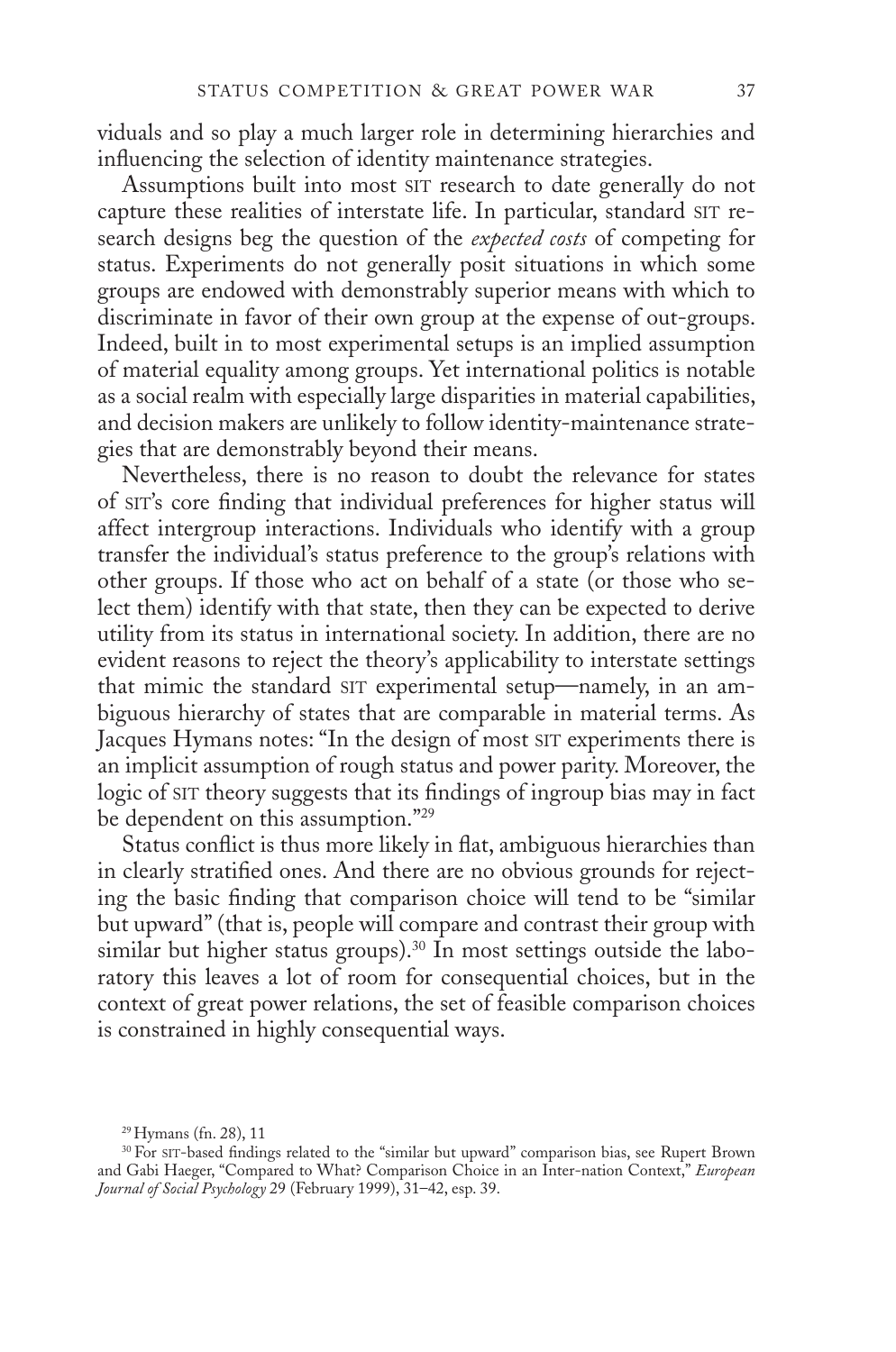#### 38 world politics

## HOW POLARITY AFFECTS STATUS COMPETITION

sit is often seen in a scholarly context that contrasts power-based and identity-based explanations.<sup>31</sup> It is thus put forward as a psychological explanation for competitive behavior that is completely divorced from distributions of material resources. But there is no theoretical justification for this separation. On the contrary, a long-standing research tradition in sociology, economics, and political science finds that actors seek to translate material resources into status. Sociologists from Weber and Veblen onward have postulated a link between material conditions and the stability of status hierarchies.When social actors acquire resources, they try to convert them into something that can have more value to them than the mere possession of material things: social status. As Weber put it: "Property as such is not always recognized as a status qualification, but in the long run it is, and with extraordinary regularity."32 This link continues to find support in the contemporary economics literature on income distribution and status competition.<sup>33</sup>

Status is a social, psychological, and cultural phenomenon. Its expression appears endlessly varied; it is thus little wonder that the few international relations scholars who have focused on it are more struck by its variability and diversity than by its susceptibility to generalization.<sup>34</sup> Yet if sit captures important dynamics of human behavior, and if people seek to translate resources into status, then the distribution of capabilities will affect the likelihood of status competition in predictable ways. Recall that theory, research, and experimental results suggest that relative status concerns will come to the fore when status hierarchy is ambiguous and that people will tend to compare the states with which they identify to similar but higher-ranked states.<sup>35</sup> Dissatisfaction arises not from dominance itself but from a dominance that

31 Hymans (fn. 28).

32 Weber, "Class, Status, Party," in R. Bendix and S. M. Lipset, eds., *Class, Status and Power*, 2nd ed. ( New York: Free Press, 1966); Thorsten Veblen, *The Theory of the Leisure Class: An Economic Theory of Institutions*, rev. ed. (1899; New York: New American Library, 1953 ).

33 See, for example, Hopkins and Kornienko (fn. 6); B. Cooper, C. García-Peñalosa, and P. Funk, "Status Effects and Negative Utility Growth," *Economic Journal* 111 ( July 2001); K. A. Brekke, R. B. Howarth, and K. Nyborg, "Status-seeking and Material Affluence: Evaluating the Hirsch Hypothesis," *Ecological Economics* 45 ( June 2003).

34 Evan Luard, *Types of International Society* (New York: Free Press, 1976).

35 See M. B. Brewer and R. J. Brown, "Intergroup Relations," in D. Gilbert, S. Fiske, and G. Lindzey, eds., *Handbook of Social Psychology*, 4th ed. (New York: McGraw-Hill, 1998), 2:554–94. These core propositions are supported throughout the theoretical and empirical literatures in sociology and psychology. See, for example, R. V. Gould, *Collision of Wills: How Ambiguity about Social Rank Breeds Conflict* (Chicago: University of Chicago Press, 2003); and, for general discussions, Joseph Berger and Morris Zelditch, Jr., eds., *Status, Power, and Legitimacy: Strategies and Theories* (New Brunswick, N.J.: Transaction, 1998).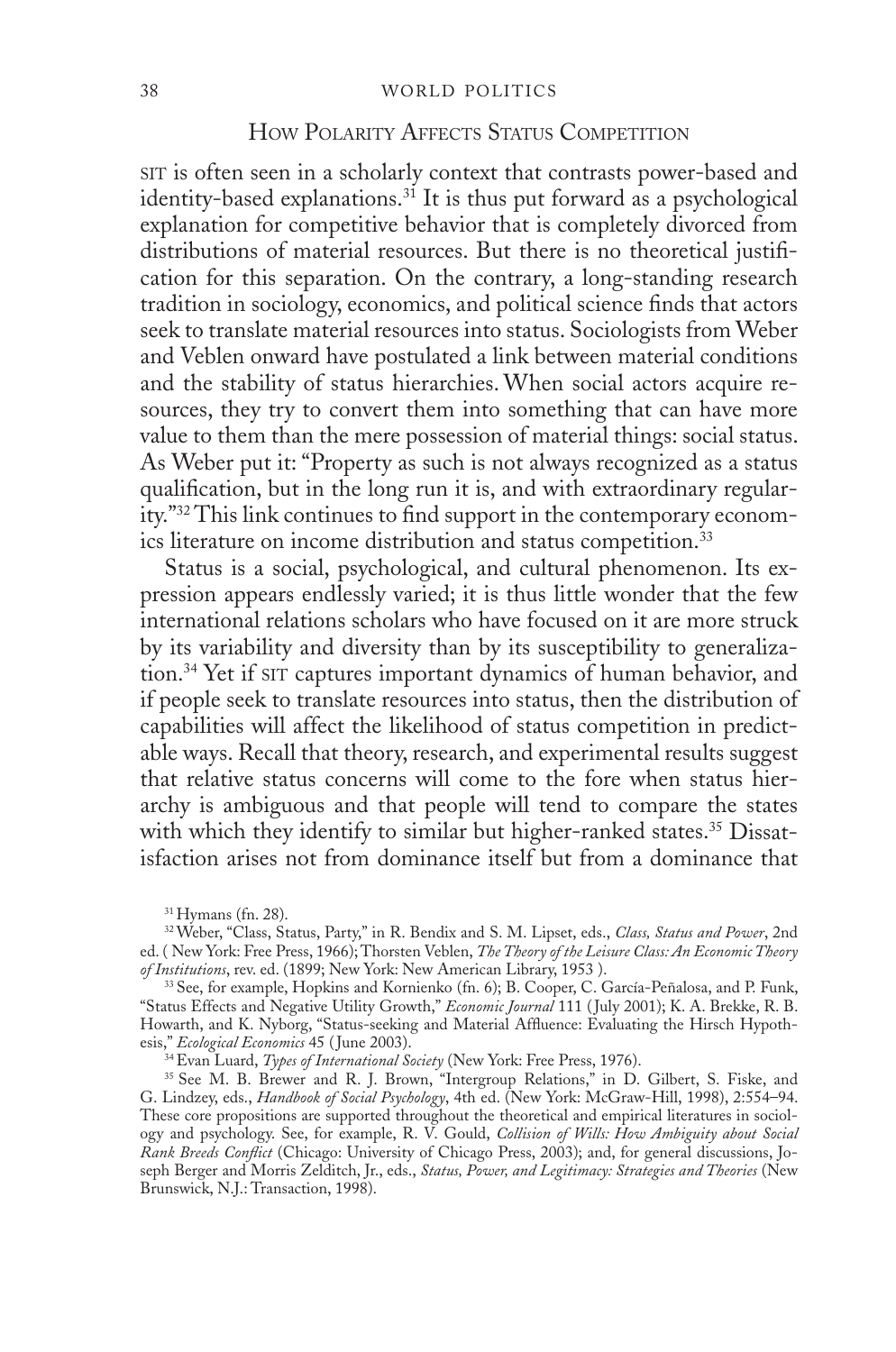appears to rest on ambiguous foundations. Thus, status competition is unlikely in cases of clear hierarchies in which the relevant comparison out-groups for each actor are unambiguously dominant materially. Applied to international politics, this begins to suggest the conditions conducive to status competition. For conflict to occur, one state must select another state as a relevant comparison that leaves it dissatisfied with its status; it must then choose an identity-maintenance strategy in response that brings it into conflict with another state that is also willing to fight for its position.

This set of beliefs and strategies is most likely to be found when states are relatively evenly matched in capabilities. The more closely matched actors are materially, the more likely they are to experience uncertainty about relative rank. When actors start receiving mixed signals—some indicating that they belong in a higher rank while others reaffirm their present rank—they experience status inconsistency and face incentives to resolve the uncertainty. When lower-ranked actors experience such inconsistency, they will use higher-ranked actors as referents. Since both high- and low-status actors are biased toward higher status, uncertainty fosters conflict as the same evidence feeds contradictory expectations and claims.When the relevant out-group is unambiguously dominant materially, however, status inconsistency is less likely. More certain of their relative rank, subordinate actors are less likely to face the ambiguity that drives status competition. And even if they do, their relative weakness makes strategies of social competition an unlikely response. Given limited material wherewithal, either acquiescence or strategies of social creativity are more plausible responses, neither of which leads to military conflict.

The theory suggests that it is not just the aggregate distribution of capabilities that matters for status competition but also the evenness with which key dimensions— such as naval, military, economic, and technological—are distributed. Uneven capability portfolios—when states excel in different relevant material dimensions—make status inconsistency more likely. When an actor possesses some attributes of high status but not others, uncertainty and status inconsistency are likely.36 The more a lower-ranked actor matches the higher-ranked group in some but not all key material dimensions of status, the more likely it is to conceive an interest in contesting its rank and the more

<sup>36</sup> The basic idea comes from G. E. Lenski, "Status Crystallization: A Non-Vertical Dimension of Social Status," *American Sociological Review* 19 (August 1954). Johan Galtung applied it to interpersonal and intergroup conflict; Galtung, "A Structural Theory of Aggression," *Journal of Peace Research* 1, no. 2 (1964).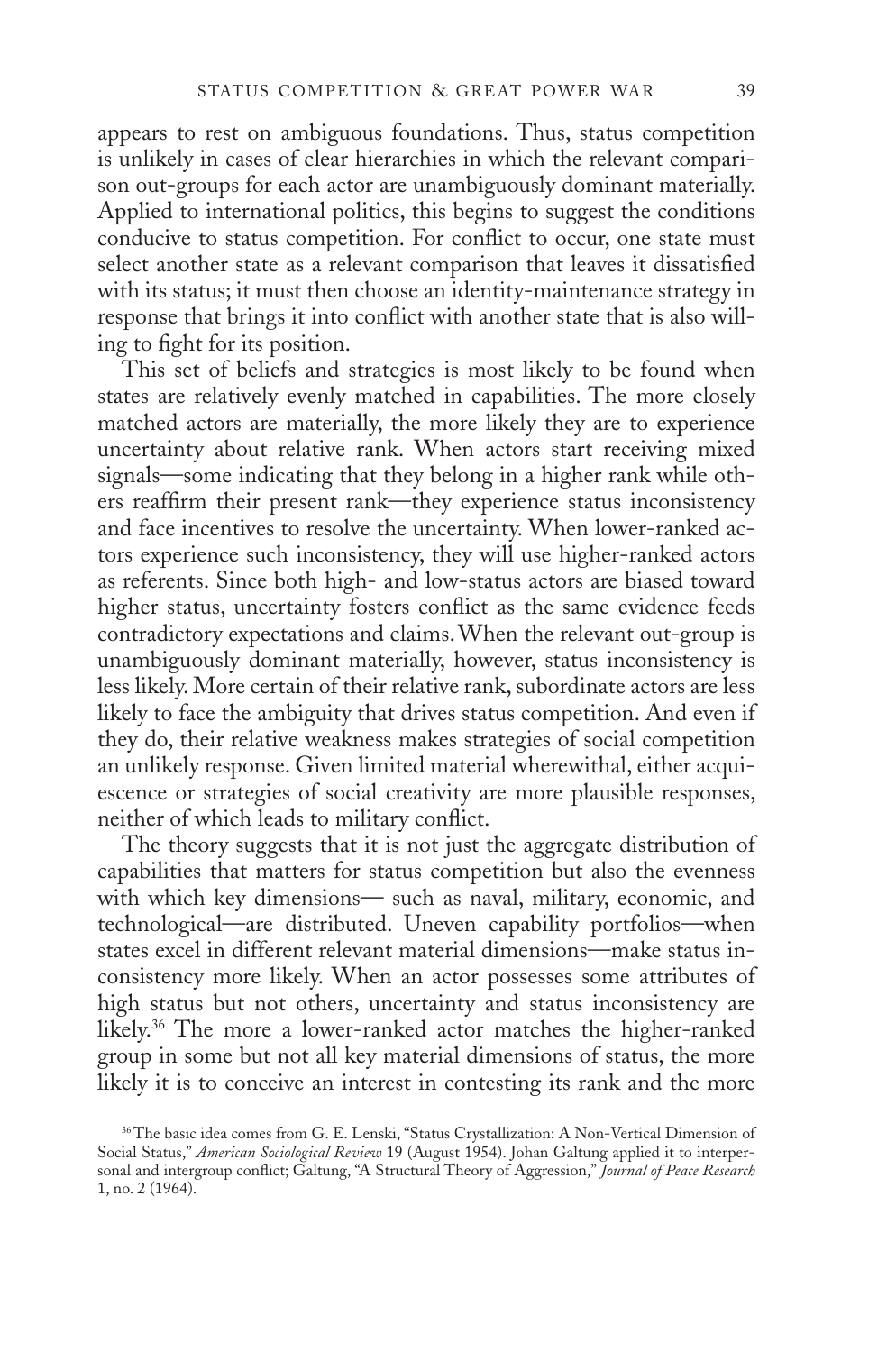likely the higher-ranked state is to resist. Thus, status competition is more likely to plague relations between leading states whose portfolios of capabilities are not only close but also mismatched.

# **HYPOTHESES**

When applied to the setting of great power politics, these propositions suggest that the nature and intensity of status competition will be influenced by the nature of the polarity that characterizes the system.

*Multipolarity* implies a flat hierarchy in which no state is unambiguously number one. Under such a setting, the theory predicts status inconsistency and intense pressure on each state to resolve it in a way that reflects favorably on itself. In this sense, all states are presumptively revisionist in that the absence of a settled hierarchy provides incentives to establish one. But the theory expects the process of establishing a hierarchy to be prone to conflict: any state would be expected to prefer a status quo under which there are no unambiguous superiors to any other state's successful bid for primacy. Thus, an order in which one's own state is number one is preferred to the status quo, which is preferred to any order in which another state is number one. The expected result will be periodic bids for primacy, resisted by other great powers.<sup>37</sup>

For its part, bipolarity, with only two states in a material position to claim primacy, implies a somewhat more stratified hierarchy that is less prone to ambiguity. Each superpower would be expected to see the other as the main relevant out-group, while second-tier major powers would compare themselves to either or both of them. Given the two poles' clear material preponderance, second-tier major powers would not be expected to experience status dissonance and dissatisfaction, and, to the extent they did, the odds would favor their adoption of strategies of social creativity instead of conflict. For their part, the poles would be expected to seek to establish a hierarchy: each would obviously prefer to be number one, but absent that each would also prefer an ambiguous status quo in which neither is dominant to an order in which it is unambiguously outranked by the other.

*Unipolarity* implies the most stratified hierarchy, presenting the starkest contrast to the other two polar types. The intensity of the competition over status in either a bipolar or a multipolar system might

<sup>&</sup>lt;sup>37</sup> This core prediction mirrors the standard rendition of balance of power theory, except the causal mechanism driving it centers on threats to self-identity rather than on physical security. Original theoretical works on the balance of power were clear that the theory was about status as well as security. See the discussion in Michael Sheehan, *Balance of Power: History and Theory* (London: Routledge, 1996), chap. 2.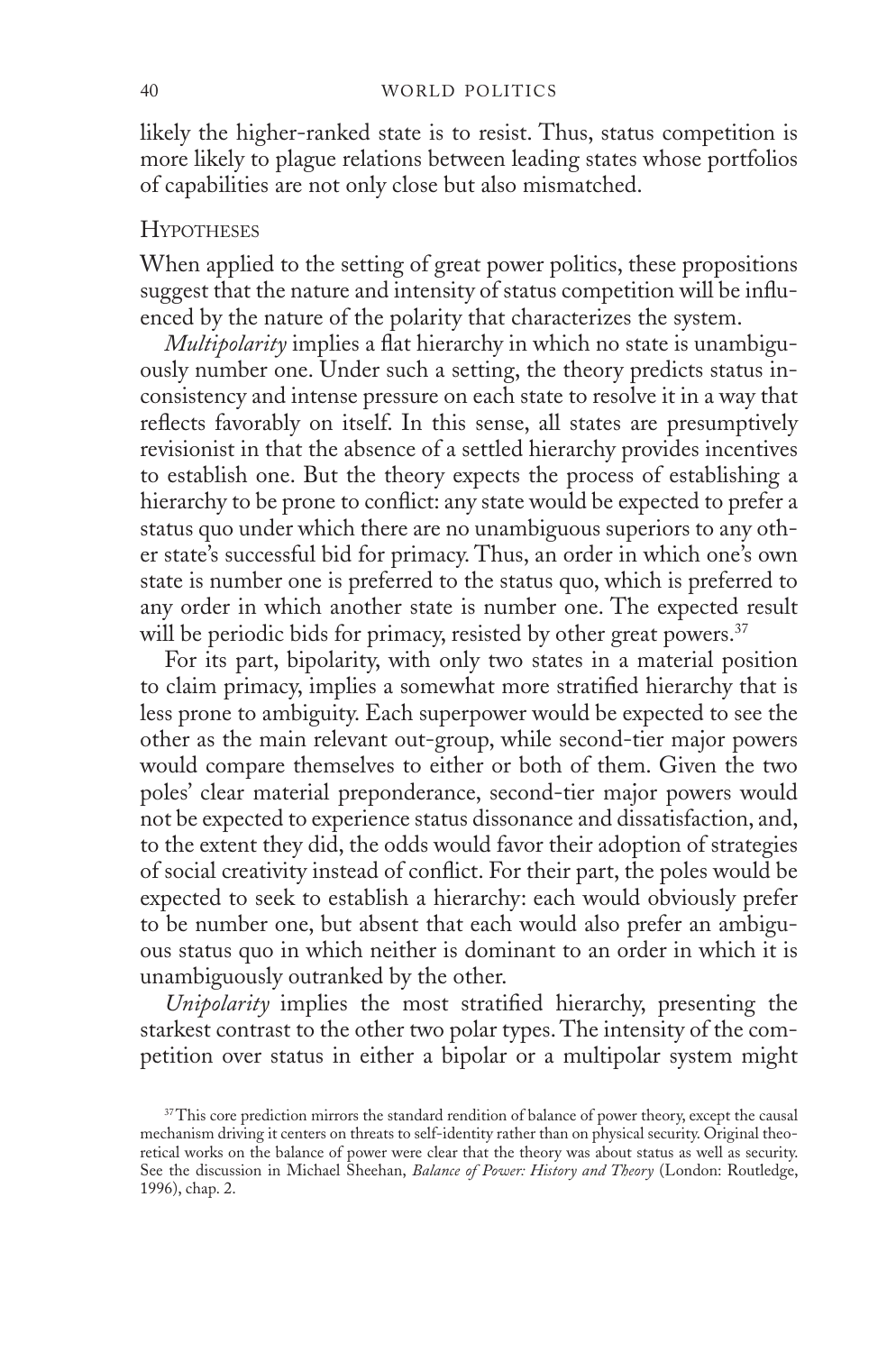vary depending on how evenly the key dimensions of state capability are distributed—a multipolar system populated by states with very even capabilities portfolios might be less prone to status competition than a bipolar system in which the two poles possess very dissimilar portfolios. But unipolarity, by definition, is characterized by one state possessing unambiguous preponderance in all relevant dimensions. The unipole provides the relevant out-group comparison for all other great powers, yet its material preponderance renders improbable identity-maintenance strategies of social competition. While second-tier states would be expected to seek favorable comparisons with the unipole, they would also be expected to reconcile themselves to a relatively clear status ordering or to engage in strategies of social creativity.

# General Patterns of Evidence

Despite increasingly compelling findings concerning the importance of status seeking in human behavior, research on its connection to war waned some three decades ago.<sup>38</sup> Yet empirical studies of the relationship between both systemic and dyadic capabilities distributions and war have continued to cumulate. If the relationships implied by the status theory run afoul of well-established patterns or general historical findings, then there is little reason to continue investigating them. The clearest empirical implication of the theory is that status competition is unlikely to cause great power military conflict in unipolar systems. If status competition is an important contributory cause of great power war, then, ceteris paribus, unipolar systems should be markedly less war-prone than bipolar or multipolar systems. And this appears to be the case. As Daniel Geller notes in a review of the empirical literature: "The only polar structure that appears to influence conflict probability is unipolarity."39 In addition, a larger number of studies at the dyadic level support the related expectation that narrow capabilities gaps and ambiguous or unstable capabilities hierarchies increase the probability of war.40

<sup>38</sup> Exemplars of the last wave of status-war research include Maurice A. East, "Status Discrepancy and Violence in the International System: An Empirical Analysis," in J. N. Rosenau, V. Davis, and M. A. East, eds., *The Analysis of International Politics: Essays in Honor of Harold and Margaret Sprout* (New York: Free Press, 1972); Michael D. Wallace, *War and Rank among Nations* (Lexington, Mass.: D. C. Heath, 1973); and Manus I. Midlarsky, *On War: Political Violence in the International System* (New York: Free Press, 1975).

<sup>&</sup>lt;sup>39</sup> D. S. Geller, "Explaining War: Empirical Patterns and Theoretical Mechanisms," in M. Midlarsky, ed., *Handbook of War Studies II* (Anne Arbor: University of Michigan Press, 2000), 437.

<sup>40</sup> Ibid. See the reviews presented in Kugler and Lemke (fn. 10); DiCiccio and Levy (fn. 16); and Reiter (fn.20).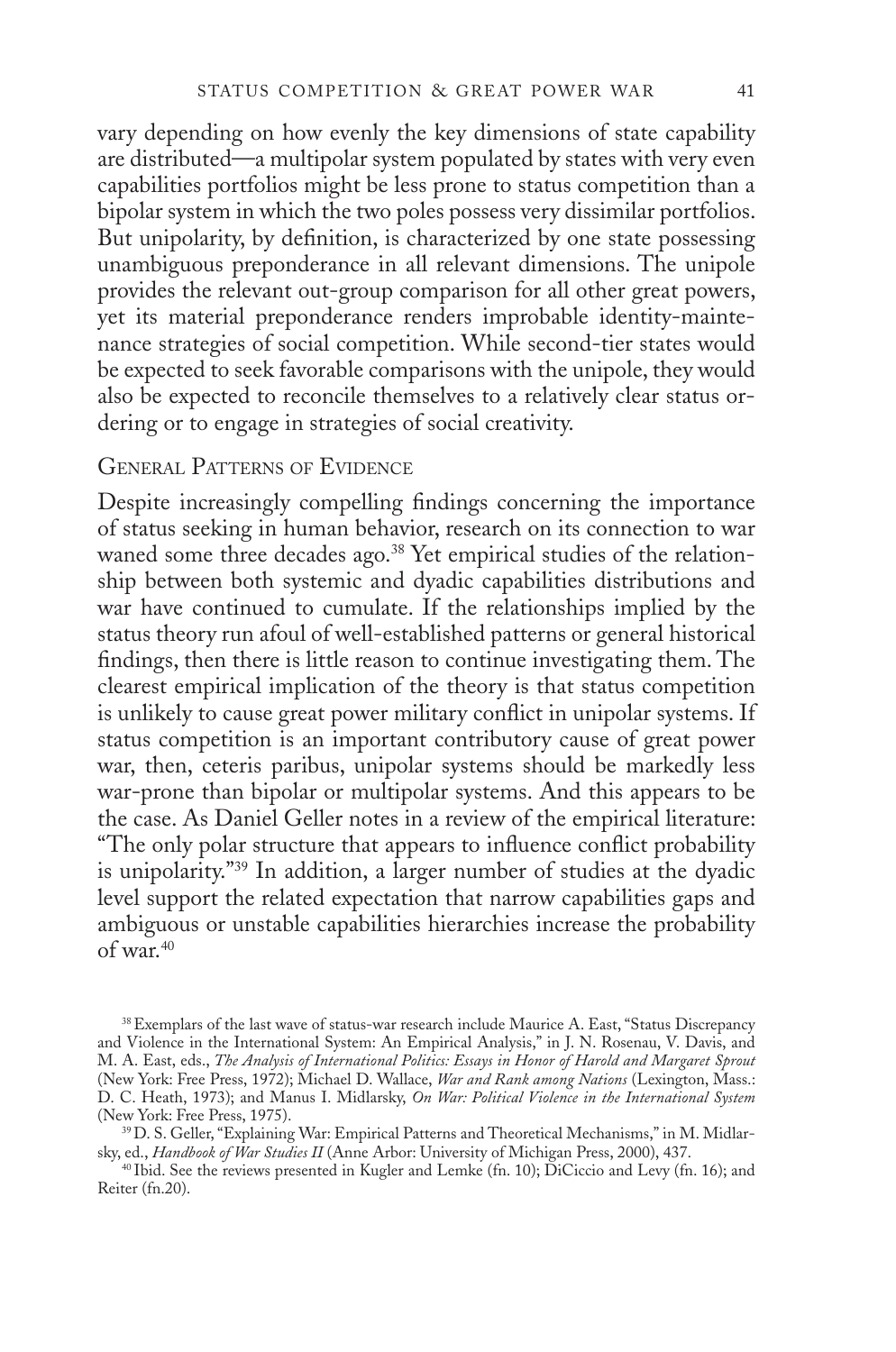These studies are based entirely on post-sixteenth-century European history, and most are limited to the post-1815 period covered by the standard data sets. Though the systems coded as unipolar, near-unipolar, and hegemonic are all marked by a high concentration of capabilities in a single state, these studies operationalize unipolarity in a variety of ways, often very differently from the definition adopted here. An ongoing collaborative project looking at ancient interstate systems over the course of two thousand years suggests that historical systems that come closest to the definition of unipolarity used here exhibit precisely the behavioral properties implied by the theory.<sup>41</sup> As David C. Kang's research shows, the East Asian system between 1300 and 1900 was an unusually stratified unipolar structure, with an economic and militarily dominant China interacting with a small number of geographically proximate, clearly weaker East Asian states.42 Status politics existed, but actors were channeled by elaborate cultural understandings and interstate practices into clearly recognized ranks. Warfare was exceedingly rare, and the major outbreaks occurred precisely when the theory would predict: when China's capabilities waned, reducing the clarity of the underlying material hierarchy and increasing status dissonance for lesser powers. Much more research is needed, but initial exploration of other arguably unipolar systems—for example, Rome, Assyria, the Amarna system—appears consistent with the hypothesis.<sup>43</sup>

# STATUS COMPETITION AND CAUSAL MECHANISMS

Both theory and evidence demonstrate convincingly that competition for status is a driver of human behavior, and social identity theory and related literatures suggest the conditions under which it might come to the fore in great power relations. Both the systemic and dyadic findings presented in large-N studies are broadly consistent with the theory, but they are also consistent with power transition and other rationalist theories of hegemonic war.

<sup>41</sup> Wohlforth, Richard Little, Stuart Kaufman, David Kang, Charles Jones, Victoria Tin-Bor Hui, Arthur Eckstein, Daniel Deudney, and William Brenner, "Testing Balance of Power in World History," *European Journal of International Relations* 13 ( June 2007); Kaufman, Little, and Wohlforth, eds., *The Balance of Power in World History* (New York: Palgrave-Macmillan, 2007).

<sup>42</sup> David C. Kang, "Stability and Hierarchy in East Asian International Relations, 1300–1900 ce," in Kaufman, Little, and Wohlforth (fn. 41).

<sup>43</sup> Kaufman and Wohlforth, "Balancing and Balancing Failure in Biblical Times: Assyria and the Ancient Middle Eastern System, 900–600 bce," in Kaufman, Little, and Wohlforth (fn. 41); Raymond Cohen and Raymond Westbrook, *Amarna Diplomacy: The Beginnings of International Relations* (Baltimore: Johns Hopkins University Press, 2000); Mario Liverani, *Prestige and Interest: International Relations in the Near East, ca. 1600–1100 b.c.* (Padovo: Sargon,1990).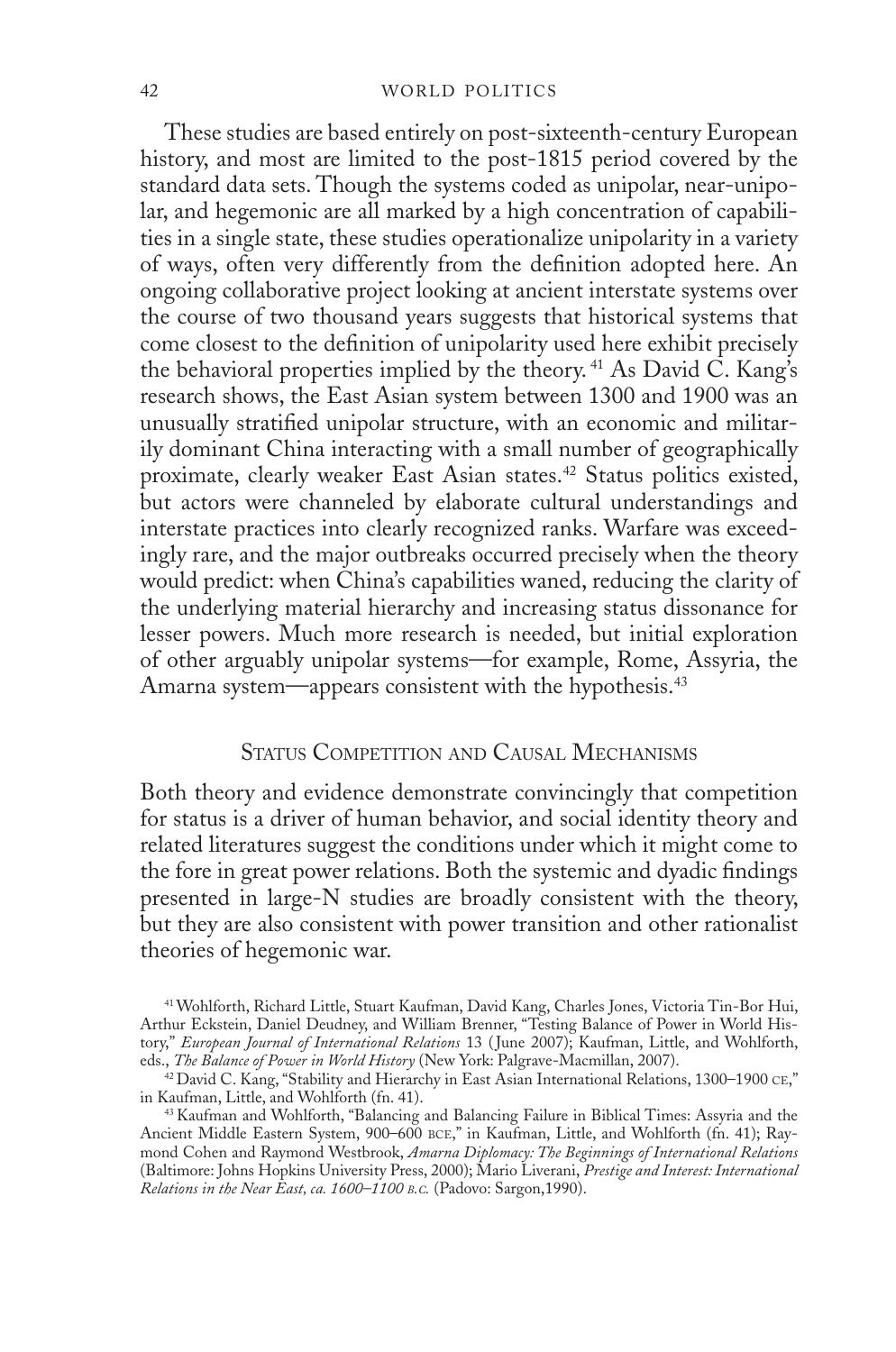How much status competition matters in light of the many competing explanations remains to be seen. The theory is distinguished chiefly by its causal mechanisms rather than by its brute predictions mechanisms that continue to operate in a world in which the mechanisms central to other theories do not. In experimental settings, competition for status can be neatly distinguished from behavior motivated by instrumental pursuit of material rewards. In actual world politics, by contrast, the quest for status is likely to be intertwined with other aims in extremely complex ways. Substantial further refinement, ideally informed by new experimental work, would be necessary to conduct convincing tests against aggregate data.

The question is whether the substantial investments such refinement entails are warranted. I address this question by checking to see whether status competition can actually bring states to blows in two exploratory case studies of status competition in multipolar and bipolar settings.<sup>44</sup> We want to see whether the postulated causal links actually occur between close gaps in material resources and uneven capabilities portfolios, status dissonance, competition, bargaining failure, and military conflict. If we find evidence of these causal mechanisms in play in historical cases with some resemblance to the current unipolarity but with different capabilities gaps separating states, then both the veracity and the relevance of the theory are strengthened.

In particular, the ideal cases would involve relatively secure leading states in multipolar and bipolar systems. If the evidence in such cases shows the causal mechanisms specified here leading to costly conflict, then confidence in the theory is strengthened, as is the counterfactual claim that if today's distribution of capabilities were bipolar or multipolar, status competition might have similar consequences. Accordingly, I examine leading states that represented relatively low-probability threats to the core security of other great powers. Two states most closely meet this criterion: Britain in the nineteenth century and the United States in the later cold war. Britain's offshore location and comparatively small army made it an exceedingly unlikely candidate for the military conquest and occupation of such formidable continental great powers as France and Russia. And the threat posed by the United States to the basic survival of the Soviet Union was clearly muted by Moscow's acquisition of a secure second-strike nuclear force in the 1960s and 1970s.

<sup>44</sup> As John Gerring notes, "Case studies enjoy a natural advantage in research of an exploratory nature"; Gerring, *Case Study Research: Principles and Practices* (Cambridge: Cambridge University Press, 2007), 39. Precisely these qualities may also limit their general inferential utility.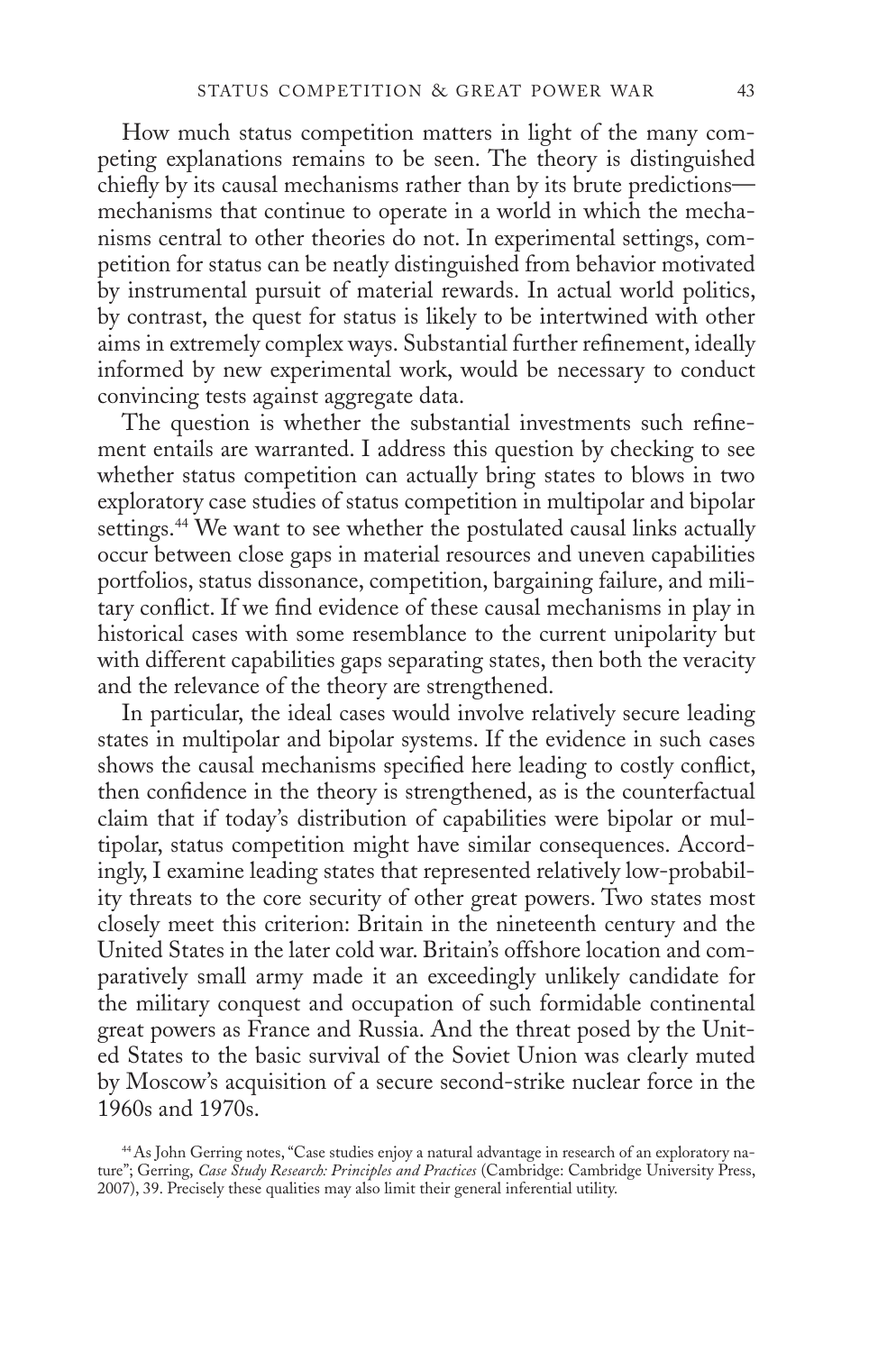### STATUS COMPETITION IN MULTIPOLARITY

The great power subsystem of the mid-nineteenth century featured a typical multipolar structure with five great powers of roughly comparable capabilities. As Figure 1 illustrates, the unevenness of Britain's and Russia's portfolio of capabilities—Russia preeminent on land and Britain ruling the seas—increased the ambiguity of the hierarchy. Britain accounted for about one-half of total seapower capabilities in the great power subsystem, while Russia mustered more than one-third of total land-based military power. Less visible to contemporary observers was a dynamic cause of increased ambiguity: Britain's rising economic and industrial power. In the decades after 1815, Britain's GDP steadily gained on Russia's, with a "power transition" occurring just before 1850. Measured by iron/steel production, the ratio of Britain's industrial advantage increased from 4:1 to an astonishing 13.5:1 over the course of the 1815–50 interval.45 Though Britain was, as historian Winfied Baumgart puts it, "the real and only world power," at the time many saw Russia as being "on the road to becoming her rival."46

The origins of the Crimean War demonstrate how such a material setting can create ambiguity about rank, setting the stage for states to fight over a minor and readily divisible issue that comes to symbolize relative status. In 1852 the sultan of the Ottoman Empire yielded to French pressure to increase the privileges of Roman Catholic clerics at the holy sites in Palestine, which had fallen under the control of Orthodox monks supported by Russia. None of the protagonists truly cared which monastic order controlled the dusty shrines in Jerusalem, and if they had cared, numerous compromise bargains were feasible.47 But the issue came to symbolize the relative rankings of the powers. Correctly perceiving Napoleon III's aim of enhancing France's status at Russia's expense, the tsar immediately concluded that securing Russia's identity as second to none (and equal to Britain) required a counterdemand: that the sultan not only reverse the decision but acquiesce in exclusive

<sup>45</sup> GDP estimates are from both Angus Maddison, *Monitoring the World Economy*, 1820–1991 (Paris: Organization for Economic Cooperation and Development, 1995); and Paul Bairoch, "International Industrialization Levels from 1759 to 1980," *Journal of European Economic History* 11 (Spring 1982); iron-steel from *National Material Capabilities dataset v. 3.02,* at http://www.correlatesofwar.org. The construction of these data is discussed in J. David Singer, Stuart Bremer, and John Stuckey, "Capability Distribution, Uncertainty, and Major Power War, 1820–1965," in Bruce Russett, ed., *Peace, War, and Numbers* (Beverly Hills: Sage, 1972).

46 Baumgart, *The Crimean War, 1853–1856* (New York: Oxford University Press, 1999),16.

47 Ample documentary evidence for this is presented in David M. Goldfrank, *The Origins of the Crimean War* (London: Longmans, 1994); and William E. Echard, *Napoleon III and the Concert of Europe* (Baton Rouge: Louisiana State University Press, 1983), chap. 2.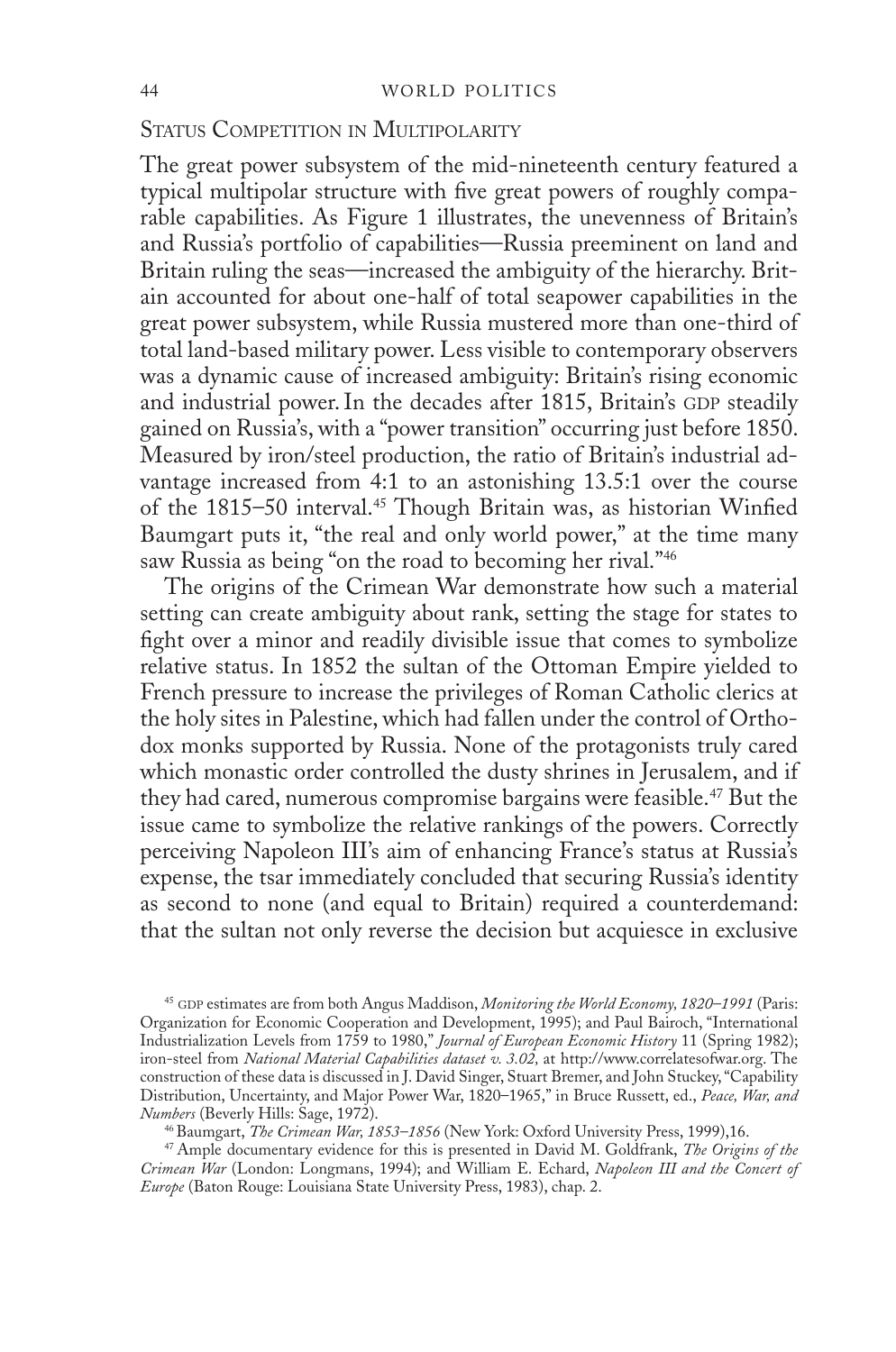

Distribution of GDP, Military Personnel, and Major Naval Ships (1850)

Russian rights over Orthodox religious sites and citizens within the Ottoman Empire, an objective he sought to meet by exerting military pressure.48 Thus, Russia, which saw itself throughout as defending its identity as an upholder of the status quo, now became the revisionist.<sup>49</sup> Britain and all other great powers resisted, but it took four years of intricate diplomacy and bloody war to convince the Russians to back down.

Archives regarding this war have long been open and the historiography is vast.50 What the documents say could not be clearer: the

SOURCES: GDP: P. Bairoch, "International Industrialization Levels from 1759 to 1980," *Journal of European Economic History* 11 (Spring 1982); military personnel: National Material Capabilities data set v. 3.02, at http://www.correlatesofwar.org; navy (major ships index): George Modelski and William R. Thompson, *Seapower in Global Politics* (Seattle: University of Washington Press, 1988).

<sup>48</sup> Echard (fn. 47), chaps. 1–2. For notes by the tsar explicating his reasoning, see A. M. Zaionchkovskiy, *Vostochnaia Voina* [The Eastern War], 4 vols. (St. Petersburg, 1908–13), vol. 1, *Prilozheniia*, 357–58.

<sup>49</sup> V. N. Vinogradov, "Nikolai I v 'krimskoi lovushke,'" *Novaia i Noveishaia Isotiriia* 34 (1992).

<sup>50</sup> On the earlier literature, see Brison D. Gooch, "A Century of Historiography on the Origins of the Crimean War," *American Historical Review* 62 (October 1956); and Gooch, ed., *The Origins of the Crimean War* (Lexington, Mass.: Heath, 1969); for the later literature, invaluable guides are Goldfrank (fn. 47); David Wetzel, *The Crimean War: A Diplomatic History* (New York: Columbia University Press, 1985); and Norman Rich, *Why the Crimean War? A Cautionary Tale* (Hanover and London: University Press of America, 1985).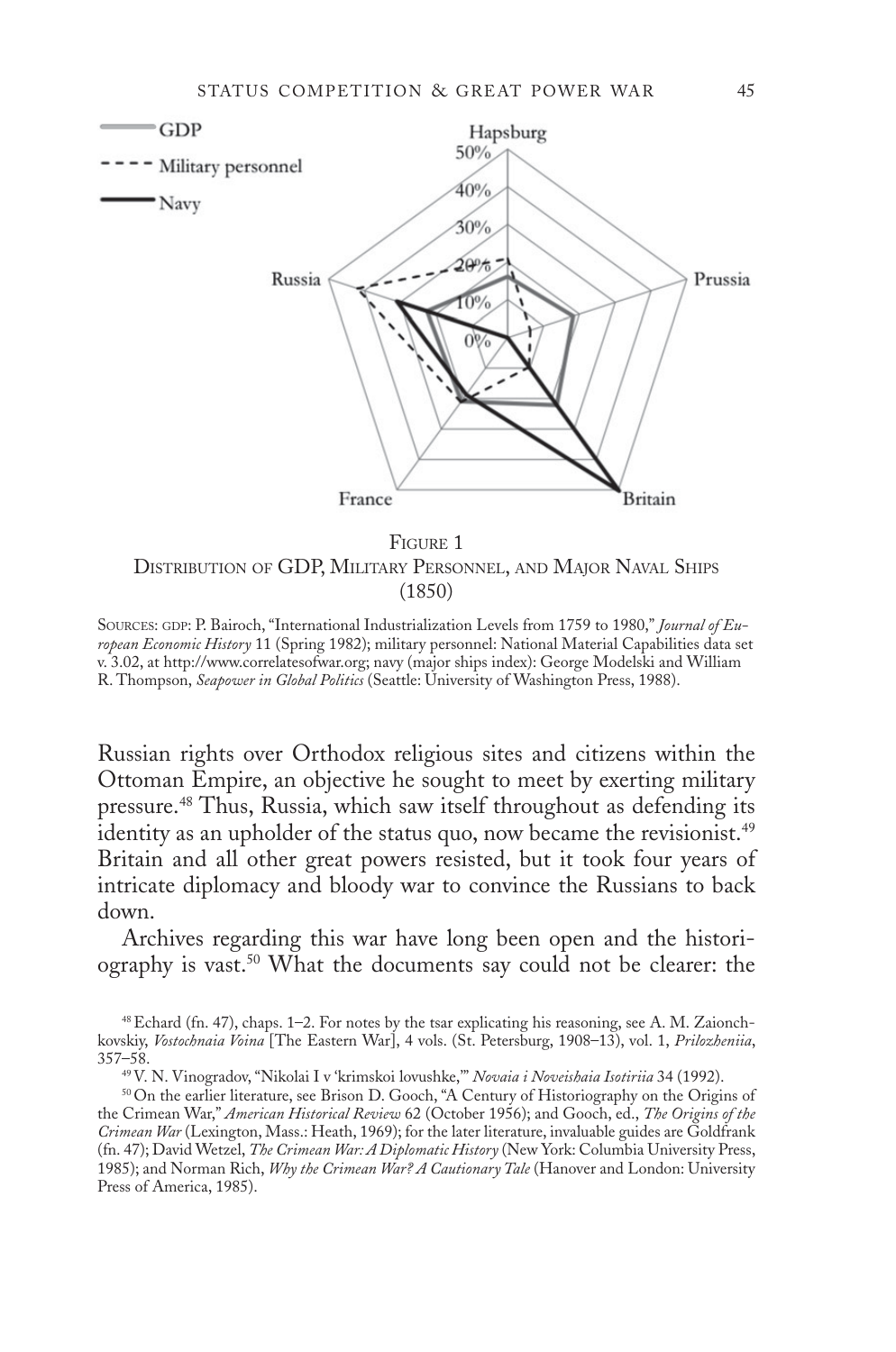war was *about* status.<sup>51</sup> The issue at stake became whether Russia could obtain rights in the Ottoman Empire that the other powers lacked. The diplomats understood well that framing the issue as one of status made war likely, and they did everything they could in the slow run-up to military hostilities to engineer solutions that separated the issues on the ground from matters of rank. But no proposed solution (eleven were attempted) promised a resolution of the Russians' status dissonance. The draft compromises accepted by Russia yielded on all points—except they included language that, however vaguely, codified Russia's rights vis-à-vis its coreligionists that the tsar and his ministers had demanded at the outset. For Russia, these clauses symbolized the restoration of the status quo ante. For Turkey, France, and Britain, they implied a dramatic increase in Russia's status unwarranted by any increase in its capabilities.

Nicholas escalated the situation to what he called "a crisis of coercion" in order to eliminate a perceived threat to his empire's identity as second to none, including Britain.<sup>52</sup> Confident of Russia's material power, dismissive of the salience of British sea power, and ignorant of the military implications of the industrial revolution, he expected London to acquiesce.<sup>53</sup> But Britain's cabinet saw the tsar's demand as an unwarranted presumption considering their assessment of Russia's real capabilities. Accepting that demand meant accepting a degradation in Britain's own position. The more the Russians sensed a refusal to acknowledge their status, the more strident they became; and the more they insisted on tangible signs of recognition, the more the British supported France and the Turks, the less willing the latter were to compromise, and the greater the status dissonance in St. Petersburg.

What the documents do *not* say is equally important. There is scant evidence of the main causal mechanisms of major contemporary theories of war. Theories based on security scarcity find little support. Russia escalated the crisis in full confidence that the Western powers had no credible military option in the theater.<sup>54</sup> Before the combat operations began, neither the British nor the French appeared concerned about the threat Russia posed to their security. Indeed, even after the war began, Palmerston insisted that Britain had little to fear militarily

<sup>51</sup> Sylvan, Graff, and Pugliese (fn. 12) make a powerful case for this point, citing relevant documents.

<sup>52</sup> Tsar Nicholas, quoted in Rich (fn. 50), 47.

<sup>&</sup>lt;sup>53</sup> Though he expected Britain to acquiesce, he asserted that its refusal to do so "would not stop me. I shall march along my own path, as Russia's dignity demands." Quoted in Goldfrank (fn. 47), 170.

 $54$  Goldfrank (fn. 47), 8–10, chap. 2.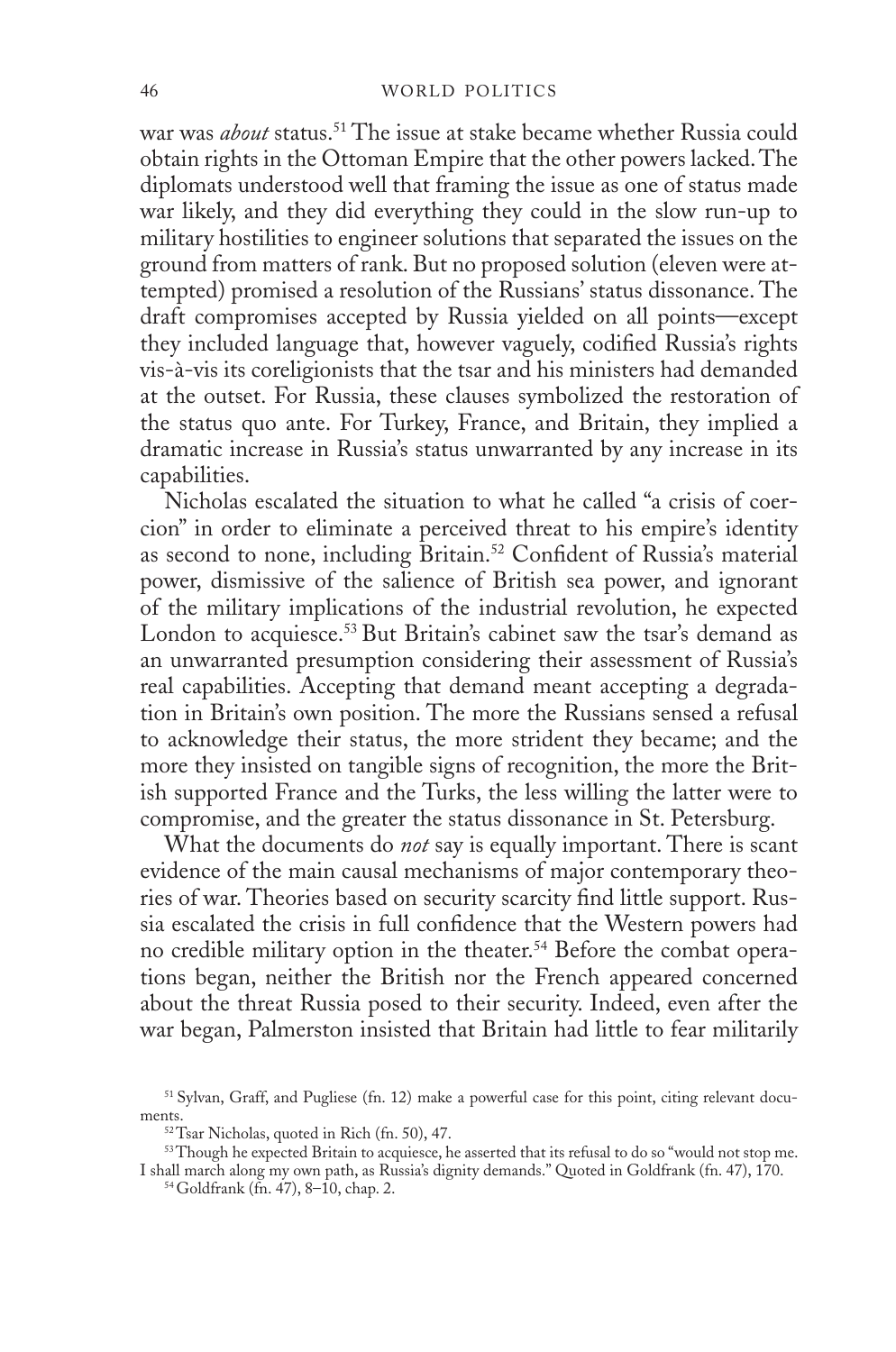from Russia.55 There is scant evidence that British worries over access to India figured in prewar decision making, while concerns about Russian naval deployments in the Black Sea postdated the war and, in any case, had nothing to do with the security of the empire's sea lines. Nor is there evidence that Russia's dissatisfaction had anything to do with the material costs and benefits of the status quo. On the contrary, Russian decision makers saw their revisionism as a defense of their identity as a bulwark of the existing order. And there is no evidence concerning key implications of the bargaining model of war: that the parties saw themselves as disputing the allocation of a flow of goods that would be diminished by the costs of war; that negotiated bargains were frustrated by the inability to get commitments not to renege on agreements in the future; and that a resolution of the commitment problem is what allowed an agreement to end the war. Again and again, what frustrated intermediate bargaining involving issue linkage was the connection to status.<sup>56</sup>

In sum, to explain the Crimean War one needs to explain why Russia advanced a revisionist demand despite having no material reason for dissatisfaction with the status quo, why Britain and France resisted forcefully even when their security and wealth were not implicated, why Russia persisted in the face of determined, multiyear diplomatic efforts, and why it took years of costly conflict and the deaths of over 600,000 men (some 450,000 of them Russian) to force St. Petersburg to back down. While standard theories explain none of these things, the status theory offers plausible explanations. The war ended only when its escalating costs forced the Russians to accept peace terms that reduced their status as thoroughly and unambiguously as victory would have secured it.57 The leaders of each of the main powers willingly took near-term security risks for status gains, and strong evidence links these decisions to the causal mechanisms of the theory developed here.

#### STATUS COMPETITION UNDER BIPOLARITY

New research documents the role of status competition in generating indirect military conflict among major powers operating in a world much more like our own: the cold war. By the early 1960s the nuclear

<sup>55</sup> And a lot to gain. See the documents collected in Hermann Wentler, *Zerstörung der Großmacht Rußland? Die britischen Kriegsziele im Krimkrieg* [The Destruction of Russia as a Great Power? British War Aims in the Crimean War] (Göttigen and Zürich: Vandenhoek and Rupprecht, 1993).

<sup>&</sup>lt;sup>56</sup> There is, however, strong evidence for the salience of imperfect information.

<sup>57</sup> Russia was forced to accept clauses on the deployment of its navy on the Back Sea that had the effect of reducing its status to a level comparable to Turkey's. See Winfried Baumgart, *The Peace Of Paris,1856: Studies In War, Diplomacy, and Peacemaking* (Oxford : Clio Press, 1981).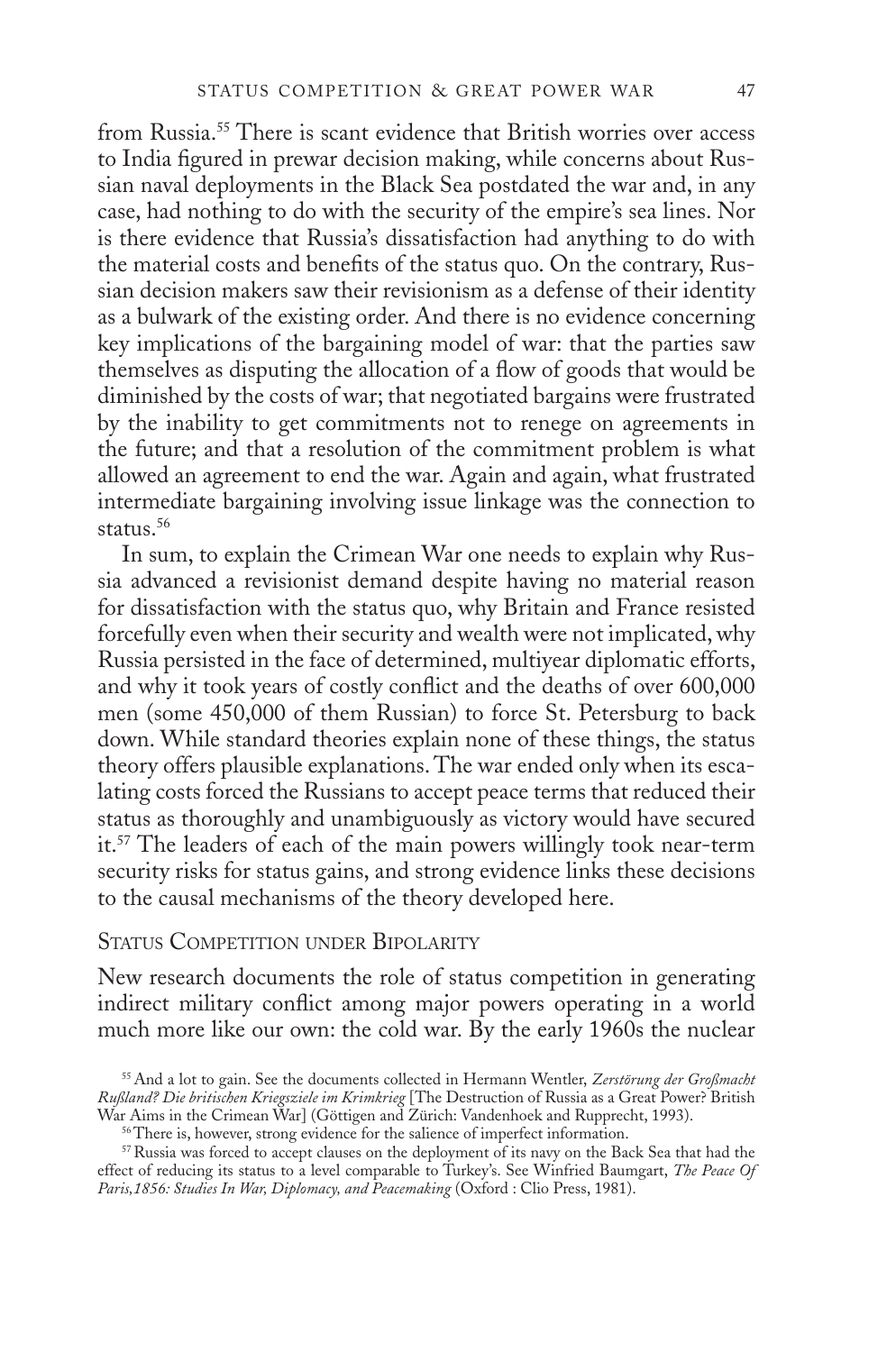argument for insecurity could be turned on its head into a powerful argument for ultimate security.<sup>58</sup> As Figure 2 illustrates, bipolarity contained material sources of status uncertainty. While the Soviet Union was equal to or stronger than the United States in conventional military and raw industrial capabilities, the United States dominated all other categories of power.

As the status theory predicts, each saw the other as the main referent out-group, and their mutual struggle to establish or alter a hierarchy was a backdrop to their interaction during the cold war. The perception in Moscow was that the United States had emerged from World War II with rights and privileges that the Soviet Union did not possess.<sup>59</sup> Resentment of this perceived status inequality and an intense desire to achieve real superpower "parity" showed up in numerous diplomatic exchanges under Stalin and Khrushchev, but its relative significance is easier to distinguish under Brezhnev. American decision makers perceived this clearly, even as they negotiated the détente-era agreements that formalized superpower parity. Subsequent evidence from memoirs backs up this impression.<sup>60</sup> Thus, it was clear that détente and status were linked. What was not clear was how the formal parity enshrined in détente was to be reconciled with continued real status inequality between the two principals. Part of the problem was that Soviet responses to perceived status inequality could be perceived as claims to primacy. Exactly as happened with Russia and Britain a century earlier, arguably "defensive" identity-maintenance strategies adopted by decision makers in Moscow and Washington could spark conflict.

<sup>58</sup> A majority of scholars writing during the later cold war era assumed that security imperatives worked for cooperation; and hence that competitive behavior had to be explained by other factors. See, for example, Stephen M. Walt, "The Case for Finite Containment: Analyzing U.S. Grand Strategy," *International Security* 12 (Summer 1989); and Barry Posen and Stephen Van Evera, "Defense Policy of the Reagan Administration: Departure from Containment," in Steven Miller, ed., *Conventional Forces and American Defense Policy* (Princeton: Princeton University Press, 1986). In addition, many analysts view the later cold war as a weak two-power concert, threatened intermittently by ideology and domestic impulses. See, for example, Roger E. Kanet and Edward A. Kolodziej, eds., *The Cold War as Cooperation* (London: Macmillan, 1991); and Allen Lynch, *The Cold War Is Over—Again* (Boulder, Colo.: Westview, 1992).

59 See Vladislav Zubok, *A Failed Empire* (Chapel Hill: University of North Carolina Press, 2007), chaps. 2–5; and William C. Wohlforth, *Elusive Balance: Power and Perceptions in the Cold War* (Ithaca, N.Y.: Cornell University Press 1993)*,* chaps. 3–5.

60 Zubok (fn. 59), chaps. 7–8; Wohlforth (fn. 59), chap. 7. Memoirs that attest to the importance of "equality and equal security" include Alexander Alexandrov-Agentov, *Ot Kollontai do Gorbacheva— Vosponimaniia* [From Kollontai to Gorbachev: Memoirs] (Moscow: Mezhdunarodnye otnosheniia, 1994); G. M. Kornienko, *Kholodnaia voina— svideltel'svto ee uchastnika* [The Cold War—A Participant's Testimony] (Moscow: Mezhdundarodnye otnosheniia, 1994); Georgy Arbatov, *The System: An Insider's Life in Soviet Politics* (New York: Times Books, 1993); and Anatoly Dobrynin, *In Confidence*  (New York: Random House, 1995).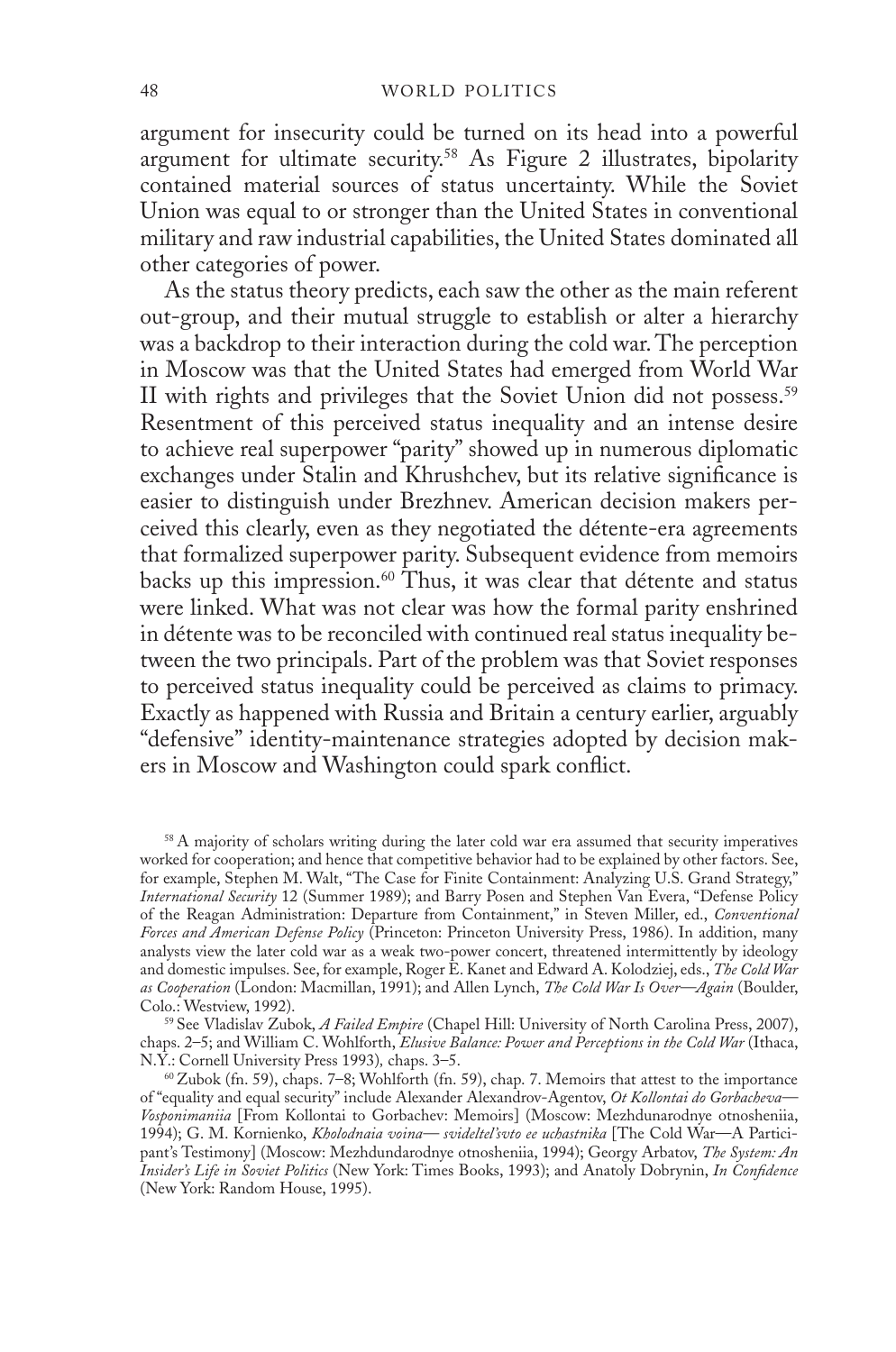

Distribution of GDP, Military Personnel, and Major Naval ships (1970)

This is exactly what transpired in the sequence of events that destroyed détente and set in motion the last round of the cold war. Neither the available documents nor the recollections of Brezhnev's aides paint a picture of a leadership taking on the United States for world primacy.<sup>61</sup> Instead, they reveal all the classic signs of status dissonance: that is, dissatisfaction with an inferior position brought about by the attainment of parity along some important dimensions but not along others. The issue was a modest enhancement in Moscow's position, made possible by a fortuitous combination of opportunity and means.

SOURCES: GDP: Angus Maddison, *Statistics on World Population, GDP, and per Capita GDP, 1-2006 AD,* at www.correlatesofwar.org; navy (major ships index): George Modelski and William R. Thompson, *Seapower in Global Politics* (Seattle: University of Washington Press, 1988).

<sup>61</sup> Most responsible for this finding are the Carter-Brezhnev Project, sponsored by the Center for Foreign Policy Development, at the Thomas J. Watson Jr. Institute for International Studies, Brown University; the National Security Archive; and the Cold War International History Project, which declassified scores of important documents and organized a series of critical oral history conferences. A key publication of the project is Odd Arne Westad, ed., *The Fall of Détente: Soviet-American Relations in the Carter Years* (Oslo: Scandinavian University Press, 1997). Westad's summary of the new evidence on the Horn conflict is typical: "The main foreign policy aim for Soviet involvement in Africa was to score a series of inexpensive victories in what was perceived as a global contest with Washington for influence and positions in the Third World." "Moscow and the Angolan Crisis, 1974-76: A New Pattern of Intervention," Cold War International History Project [cwihp] *Bulletin* 8–9 (Winter 1996–97), 21.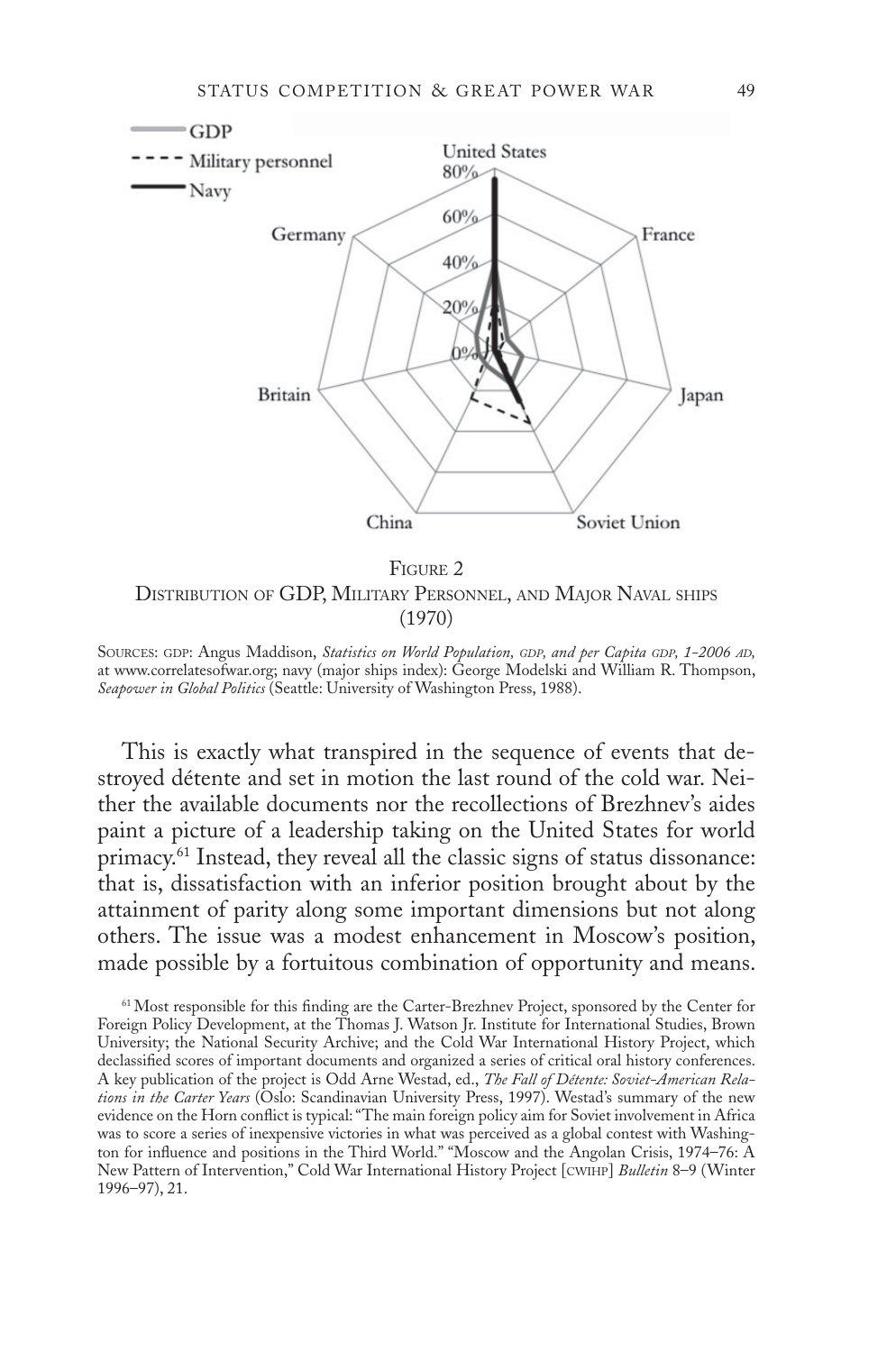Brezhnev and his aides sought to translate the détente-era declarations of parity and equality into reality by emulating the status-superior power. They sought to compete with the United States for influence outside traditional Soviet spheres of influence.

The available archival record of the late cold war cannot be compared to the extensive cache of archival material available for the Crimean case, and it is harder to reject alternative explanations for this behavior, explanations that center on domestic politics and ideas. Nevertheless, the available evidence does support Vladislav Zubok's contention that proxy wars in the Third World were "a manifestation of a major reason for Soviet behavior in the 1970s: to act as a global power equal to others."62 In part this is a reflection of what is not to be found in the available documents and memoirs: evidence connecting the escalation of Soviet support for armed proxies to any concrete security or economic motivation. Instead, we have strong evidence that Brezhnev and his politburo comrades craved recognition and undertook their new activity in the Third World for the purpose of reducing status dissonance. Their identity as representatives of a superpower second to none would be more secure if they could successfully exercise the same rights—in this case armed intervention on behalf of proxy clients—that their main comparison out-group, the United Sates, had long enjoyed. Moreover, there is strong circumstantial evidence that the Soviet leaders knowingly took security risks in pursuit of status. Zubok uncovers a paper trail of warnings to Brezhnev that expanding Soviet involvement in the Third World would jeopardize détente, which Brezhnev saw as central to Soviet security interests.<sup>63</sup>

The problem was that Moscow's competitive identity-maintenance strategy had the effect of slowly shifting the Carter cabinet to National Security Adviser Brzezinski's hawkish view of a "Soviet thrust toward global preeminence."64 As Carter described his "view of the Soviet threat" in 1980: "My concern is that the combination of increasing Soviet military power and political shortsightedness fed by big-power ambition, might tempt the Soviet Union both to exploit local turbulence (especially in the Third World) and to intimidate our friends in order to seek political advantage and eventually even political preponderance."65

<sup>62</sup> Zubok (fn. 59), 249.

<sup>63</sup> Ibid., chap. 7, esp. 252.

<sup>64</sup> Zbigniew Brzezinski, *Power and Principle* (New York: Farrar, Straus and Giroux, 1983), 148.

<sup>&</sup>lt;sup>65</sup> Ibid., annex 1, p. 2.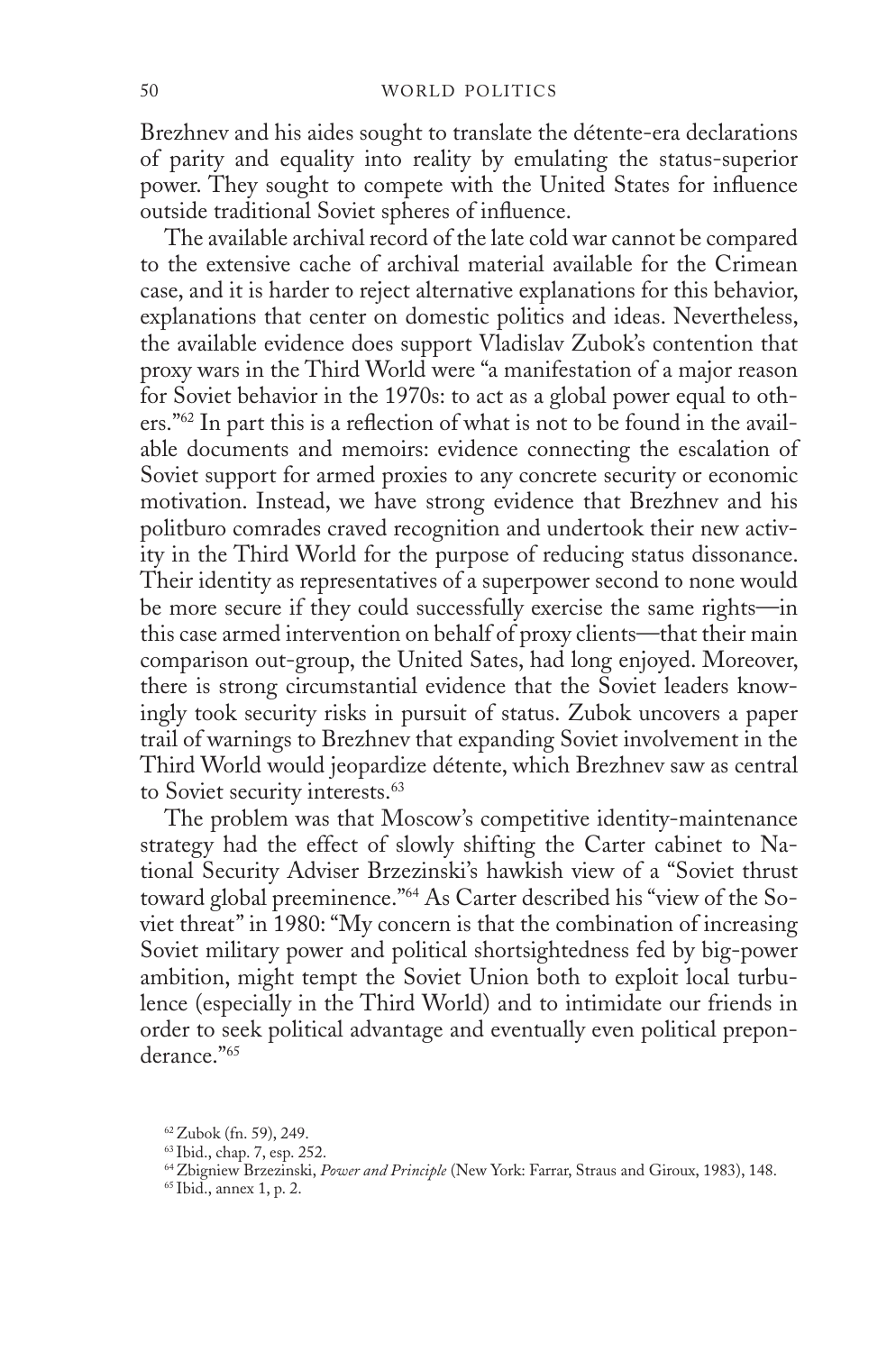The Americans' response was linkage. Washington would link the central strategic relationship—nuclear and conventional arms control, trade, cultural exchanges, and the relationship with China—to Moscow's behavior in the Third World. And linkage is the key, for the main decision makers on both sides believed that arms control and other forms of military cooperation were in their long-term security interests. By holding the central relationship hostage to the struggle for status, Carter was accepting a trade-off between security and status. By moving closer to Beijing, he was risking military tension in the one security relationship that could genuinely threaten U.S. survival—that with the Soviet Union. The Soviets, for their part, in refusing to acknowledge linkage and rein in the status-seeking policy, were accepting reciprocal risks. The result was a dramatic intensification of the cold war rivalry, as each side proved willing to allow the contest over status to infect the central strategic relationship.

As the U.S. response gathered momentum, status dissonance mounted in Moscow. U.S. Secretary of State Cyrus Vance observed that Soviet leaders "were displaying a deepening mood of harshness and frustration at what they saw as our inconsistency and unwillingness to deal with them as equals." 66 They preferred renewed competition to acceptance of détente on terms that suggested reduced status. Brezhnev's problem was analogous to Nicholas's more than a century earlier: how to maintain détente without signaling acceptance of reduced status. Moscow's solution was similar to St. Petersburg's: offer to negotiate but subordinate the search for agreement to insistence on symbolic recognition of the status quo. At several junctures during the unfolding struggle in the Third World, Brezhnev and Gromyko made offers of cooperative conflict resolution in the spirit of a concert or "condominium." Following the precedent set by the Nixon and Ford administrations, Carter rejected these offers as provocative ploys. The problem for Washington was that the offers reflected Soviet insistence on superpower parity, a status the U.S. was willing to acknowledge only on strategic arms negotiations.67

In short, two superpowers relatively certain of their core security engaged in a series of expensive militarized disputes involving prox-

<sup>66</sup> Cyrus Vance, *Hard Choices: Critical Years in America's Foreign Policy* (New York: Simon and Shuster, 1983), 101.

<sup>67</sup> The best example is Brezhnev's "condominium ploy" in the Yom Kippur War of 1972. Compare the Soviet and American views as reflected in Viktor Israelyan, *Inside the Kremlin during the Yom Kippur War* (University Park: Pennsylvania State University Press, 1995), chaps. 5–7; and Henry A. Kissinger, *White House Years* (Boston: Little, Brown, 1979), 299. For the similar logic behind U.S. rejection of "condominium offers" concerning Angola, see Brzezinski (fn. 64), 180–81.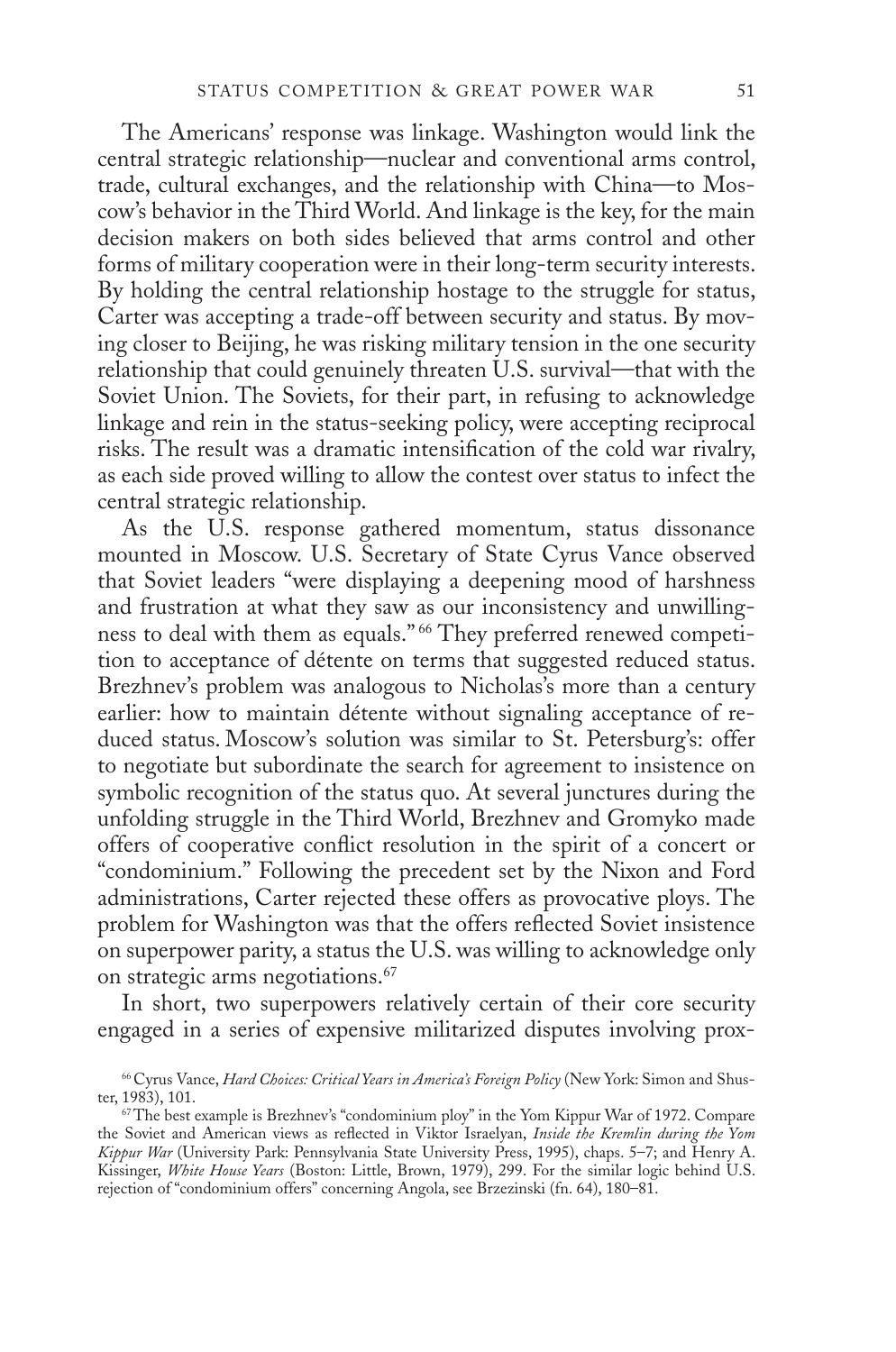#### 52 world politics

ies in the developing world. On both sides, policymakers' proposals for delinking positional concerns from the regional and global security agenda failed to persuade leaders. While much of the documentary record remains sealed in archives, available sources provide evidence of the link between small and asymmetrical capabilities gaps, status dissonance, and a willingness to sacrifice interests in security and prosperity in the competition for status.

# UNIPOLARITY AND STATUS COMPETITION

As Figure 1 in the introduction to this issue illustrates, the great power subsystem is currently stratified at the top to a degree not seen since the modern international system took shape in the seventeenth century. The foregoing analysis suggests a plausible answer to the question of unipolarity's implications for great power conflict: that a symmetrically top-heavy distribution of capabilities will dampen status competition, reducing or removing important preconditions for militarized rivalry and war. A unipole will provide a salient out-group comparison for elites in other major powers, but its symmetrical material preponderance will induce them to select strategies for identity maintenance that do not foster overt status conflict. And because its material dominance makes its status as number one relatively secure, the unipole itself has the option to adopt policies that seek to ameliorate status dissonance on the part of second-tier powers.

## The Unipole

Studies of post–cold war U.S. foreign policy are rich with evidence that U.S. decision makers value their country's status of primacy.<sup>68</sup> Official U.S. strategies from the dawn of unipolarity in 1991 through the Clinton administration to the pre-9/11 Bush administration call explicitly for "maintaining U.S. predominance."69 U.S. administrations continue to make massive investments in areas where no plausible competition exists—perhaps most notably in maintaining nuclear primacy.<sup>70</sup> They

<sup>68</sup> See, for example, Ivo H. Daalder and James M. Lindsay, *America Unbound: The Bush Revolution in Foreign Policy* (Washington D.C.: Brookings Institution, 2003).

<sup>69</sup> Quote from Office of the Secretary of Defense/Net Assessment Summer Study, August 1, 2001, "Strategies for Maintaining U.S. Predominance," discussed in Niall Ferguson, "This Vietnam Generation of Americans Has Not Learnt the Lessons of History," *Daily Telegraph,* March 10, 2004, 19; on the 1991 Defense Guidance Planning document, see Barton Gellman, "Keeping the U.S. First: Pentagon Would Preclude a Rival Superpower," *Washington Post,* March 11, 1991, A1*.*

 $^{70}$  Keir A. Lieber and Daryl Press, "The End of MAD? The Nuclear Dimension of U.S. Primacy," *International Security* 30 (Spring 2006).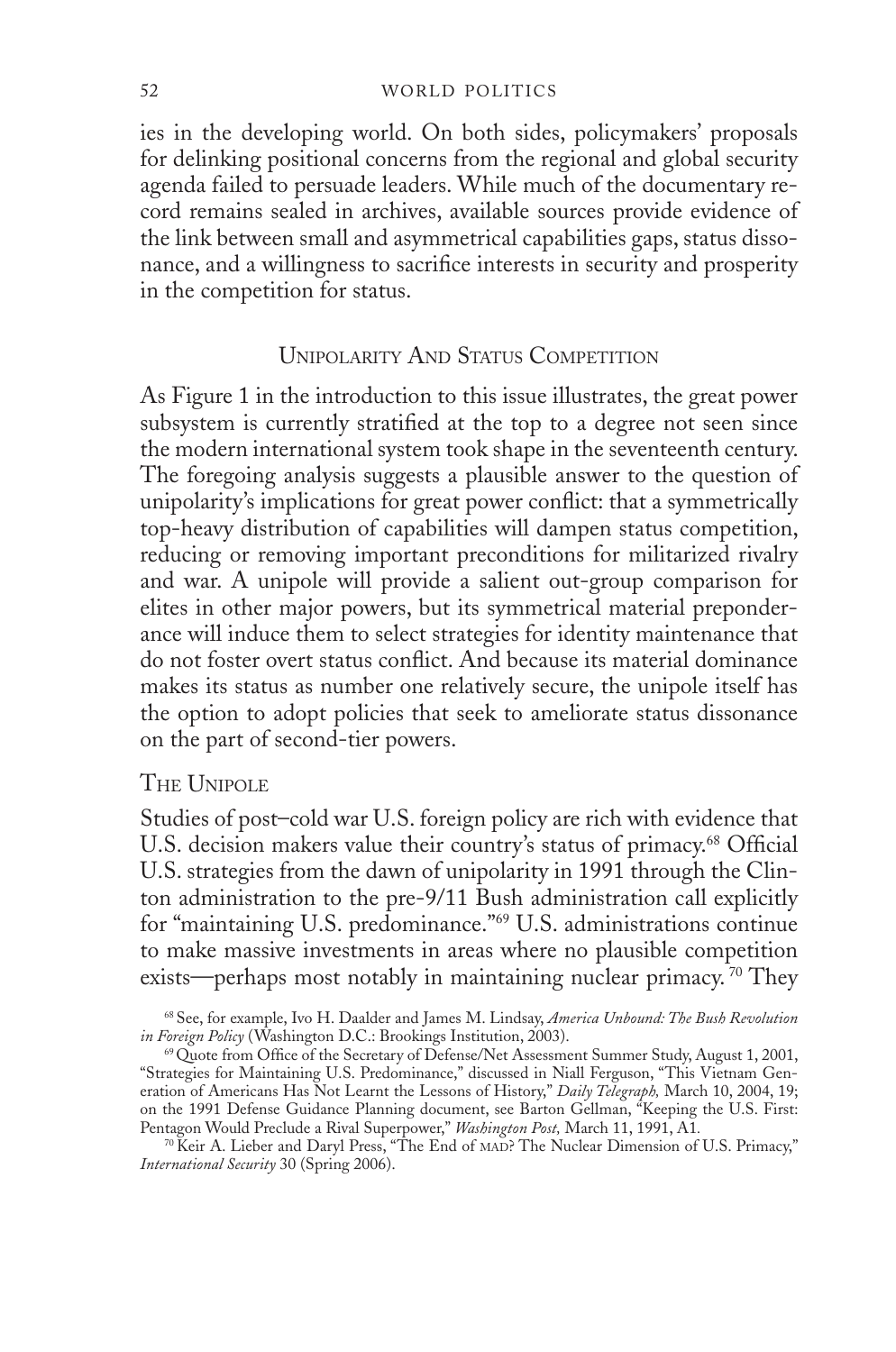have sought a large role in nearly every region of the globe despite facing no peer rival. Notwithstanding setbacks in Iraq, the United States continued to expand its global reach, with an annual defense budget of over \$500 billion (likely \$600 billion if supplemental spending is included) and a continued expansion of overseas bases (adding or expanding bases in eight countries since 2001). While there are many competing explanations for this pattern of behavior, one candidate that has thus far not figured in scholarly research is that U.S. decision makers derive independent utility from their state's status as a unipole.

Given its material dominance and activist foreign policy, the United States is a salient factor in the identity politics of all major powers, and it plays a role in most regional hierarchies. Yet there is scant evidence in U.S. foreign policy discourse of concerns analogous to late cold war perceptions of a Soviet "thrust to global preeminence" or mid-nineteenthcentury British apprehensions about Tsar Nicholas's "pretensions to be the arbiter of Europe." Even when rhetoric emanating from the other powers suggests dissatisfaction with the U.S. role, diplomatic episodes rich with potential for such perceptions were resolved by bargaining relatively free from positional concerns: tension in the Taiwan Strait and the 2001 spy plane incident with China, for example, or numerous tense incidents with Russia from Bosnia to Kosovo to more recent regional disputes in post-Soviet Eurasia.

On the contrary, under unipolarity U.S. diplomats have frequently adopted policies to enhance the security of the identities of Russia, China, Japan, and India as great (though second-tier) powers, with an emphasis on their regional roles. U.S. officials have urged China to manage the six-party talks on North Korea while welcoming it as a "responsible stakeholder" in the system; they have urged a much larger regional role for Japan; and they have deliberately fostered India's status as a "responsible" nuclear power. Russia, the country whose elite has arguably confronted the most threats to its identity, has been the object of what appear to be elaborate U.S. status-management policies that included invitations to form a partnership with NATO, play a prominent role in Middle East diplomacy (from which Washington had striven to exclude Moscow for four decades), and to join the rich countries' club, the G7 (when Russia clearly lacked the economic requisites). Statusmanagement policies on this scale appear to be enabled by a unipolar structure that fosters confidence in the security of the United States' identity as number one. The United States is free to buttress the status of these states as second-tier great powers and key regional play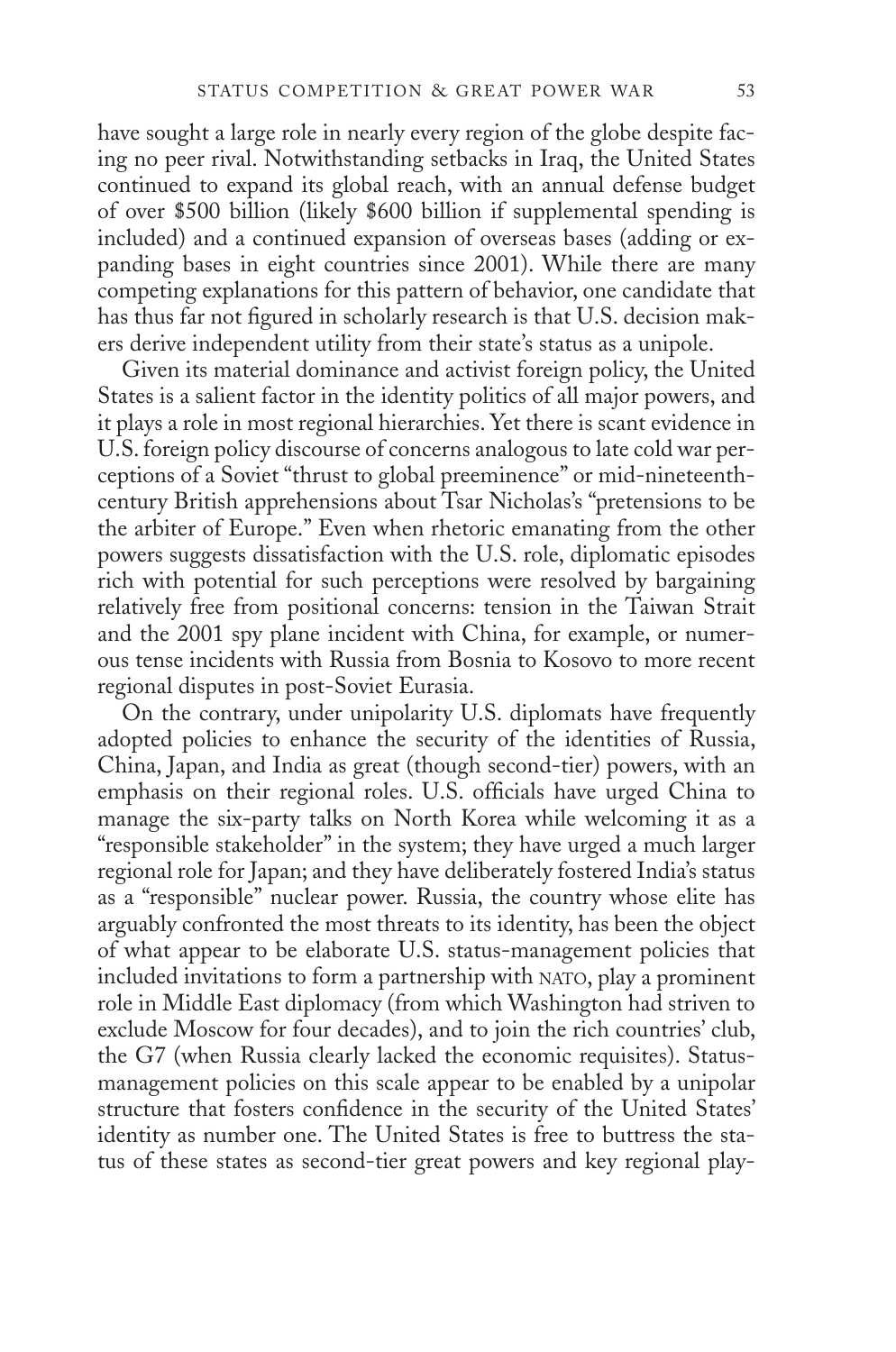ers precisely because it faces no serious competition for overall system leadership.

# Second-Tier Great Powers: Russia and China

Research on the elite perceptions and discourse in Russia, China, India, Europe, and Japan reveals that there is a strong interest in a favorable status comparison vis-à-vis out-groups and that the United States looms large as a comparison group, but in no capital is there evidence of the kind of status dissonance that characterized, for example, Moscow in the mid-twentieth century or St. Petersburg in the mid-nineteenth. $71$ Resentment of the U.S. role is evident, especially in Russia and China, but the operative assessment is that the capabilities gap precludes a competitive identity-maintenance strategy vis-à-vis the United States. Indeed, both countries attempted competitive strategies in the 1990s but reversed course as the evidence accumulated that their efforts had been counterproductive.

China's quest for great power status after "the century of shame and humiliation" is a staple of foreign policy analysis. Its preference for multipolarity and periodic resentment at what it sees as the United States' assertion of special rights and privileges is also well established. Chinese analyses of multipolarity explicitly reflect the predicted preference for a flat hierarchy over one in which a single state has primacy; that is, they express a preference for a world in which no power has a special claim to leadership.72 In the early 1990s Jiang Zemin attempted to act on this preference by translating China's growing economic and military power into enhanced status in world affairs through competitive policies. As Avery Goldstein shows, this more forward policy soon provoked a nascent U.S. backlash against the perceived "China threat."73 The signature event was Beijing's decision to heighten tensions around the Taiwan Strait in 1995–96 in order to curb Taiwanese president Lee

71 See, for example, Andrei P. Tsygankov, *Russia's Foreign Policy: Change and Continuity in National Identity* (New York: Rowan and Littlefield, ); Peter Hays Gries, *China's New Nationalism: Pride, Politics and Diplomacy* (Berkeley: University of California Press, 2004); C. Raja Mohan, *Impossible Allies: Nuclear India United States and the Global Order* (New Delhi: India Research Press, 2006); William C. Wohlforth, "The Transatlantic Dimension," in Roland Danreuther, ed., *European Union Foreign and Security Policy: Towards a Neighbourhood Strategy* (London: Routledge, 2004); and Richard J. Samuels, *Securing Japan: Tokyo's Grand Strategy and the Future of East Asia* (Ithaca, N.Y.: Cornell University Press, 2007).

72 See Leif-Eric Easley, "Multilateralism, not Multipolarity: China's Changing Foreign Policy and Trilateral Cooperation in Asia," *International Herald Tribune,* March 29, 2008; the article reports on research conducted on official Foreign Ministry sources.

73 Goldstein, *Rising to the Challenge: China's Grand Strategy and International Security* (Stanford, Calif.: Stanford University Press, 2005)*.*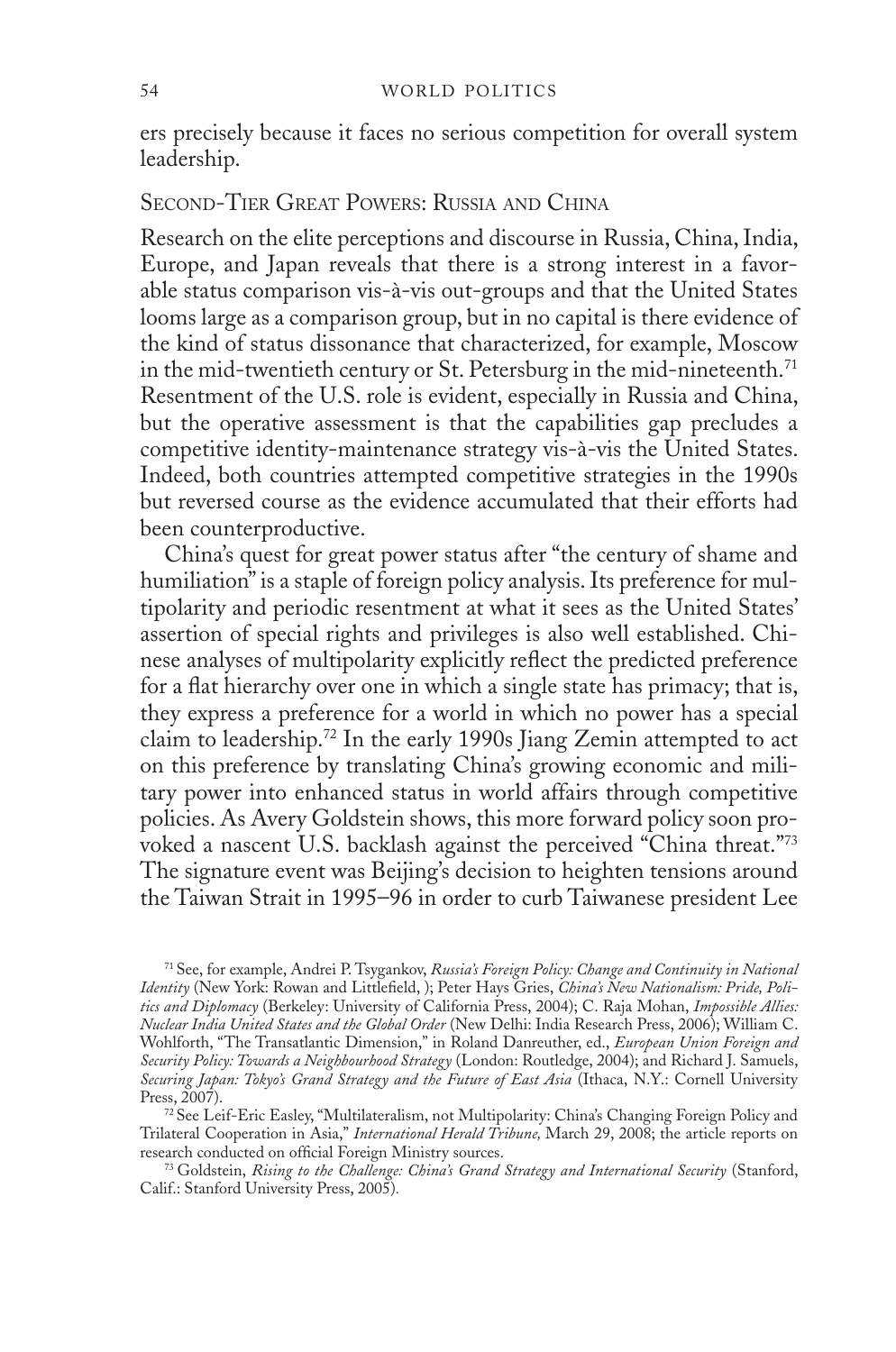Teng-hui's independence policies and punish Washington for encouraging them. This resulted in the dispatch of two U.S. aircraft carrier groups to the area and a dramatic upgrading of the U.S.-Japan security relationship, including potential collaboration on a theater missile defense system covering the East China Sea (and possibly Taiwan).

According to many China watchers, the result was a clearer appreciation in Beijing of the costs and benefits of a competitive search for status under unipolarity. As Peter Gries puts it: "While many Chinese have convinced themselves that U.S. power predominance cannot last, they do grudgingly acknowledge the world's current unipolar nature."74 As a result, Beijing adopted a "peaceful rise" strategy that downplays the prospect of direct competition for global parity with or primacy over the United States.75 Thus, notwithstanding an underlying preference for a flatter global status hierarchy, in terms of concrete policies China remains a status quo power under unipolarity, seeking to enhance its standing via strategies that accommodate the existing global status quo.<sup>76</sup>

With its dramatic fall from superpower status, Russia presents the richest evidence concerning materially constrained identity-maintenance strategies. As noted, one response to status dissonance is to engage in "social creativity," that is, to seek to redefine the attributes that convey status. Deborah Larsen and Arkady Shevchenko argue that this is precisely what Gorbachev sought to do with his "new thinking" diplomacy.<sup>77</sup> Given Brezhnev's failure to translate military might into status parity and dim prospects for attaining peer status on other material dimensions, Gorbachev tried to " find a new domain in which to be preeminent" by positioning the Soviet Union as a "moral and visionary leader."78

The challenge—not explored by Larson and Shevchenko—is that such strategies require persuasion and that the ability to persuade is linked to material capability.79 The higher-ranked state must somehow be persuaded to accept the downward revision in its rank implied by the acceptance of a new definition of what attributes convey status.

79 Andrew Bennett, "Trust Bursting Out All Over: The Soviet Side of German Unification," in Wohlforth, ed., *Cold War Endgame* (University Park: Pennsylvania State University Press, 2003).

<sup>74 &</sup>quot;China Eyes the Hegemon," *Orbis* 49 (Summer 2005), 406.

<sup>75</sup> See, for example, Goldstein (fn. 73).

<sup>76</sup> Johnston, "Is China a Status Quo Power?" *International Security* 27 (Spring 2003); David C. Kang, *China Rising: Peace, Power and Order in East Asia* (New York: Columbia University Press, 2007).

<sup>77</sup> Deborah Welch Larson and Alexei Shevchenko, "Shortcut to Greatness: The New Thinking and the Revolution in Soviet Foreign Policy," *International Organization* 57 (Winter 2003).

<sup>78</sup> Ibid., 95, 96.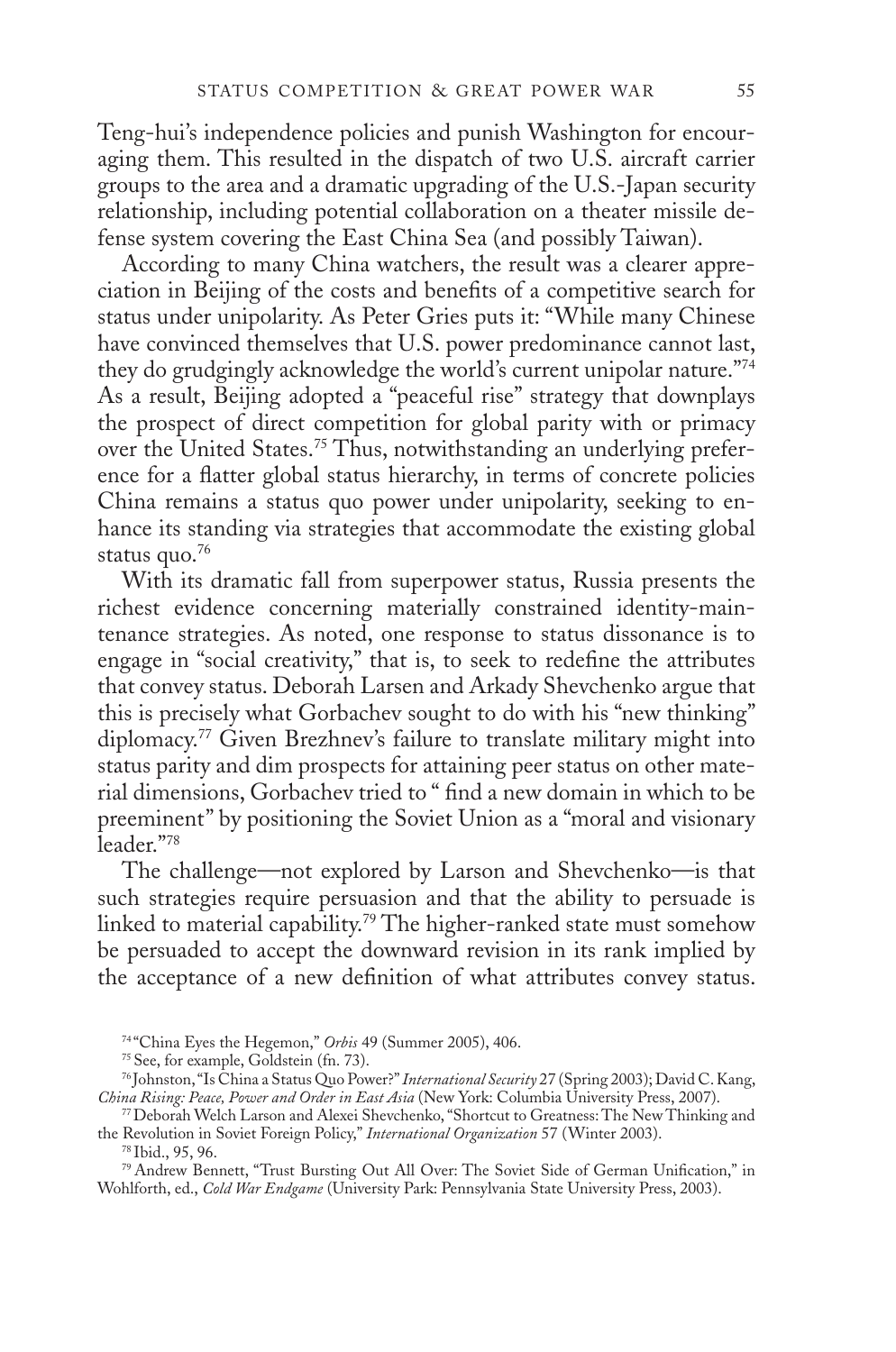#### 56 WORLD POLITICS

And given that the higher-ranked state prefers to retain that rank, it will resist if it thinks it has the material wherewithal to do so. Gorbachev's problem was that his country was suffering from demonstrably declining material capability to persuade the United States to accept a redefinition of status that would redound to Moscow's benefit. The U.S. response was sensitive to Moscow's status concerns rhetorically, but the real terms offered on each specific issue reflected the reality of Gorbachev's shrinking leverage. The real lesson of the Gorbachev experience was that competing for status against an emerging unipole requires the commitment of real, measurable resources.

Russian discourse on identity and grand strategy has grappled with this outcome for fifteen years, veering from a failed attempt to retain superpower status as a U.S. ally under Foreign Minister Andrei Kozyrev to an equally ill-fated effort to regain it as leader of "multipolar" anti-U.S. policy coalitions under Kozyrev's successor Evgenyi Primakov. But while tumultuous debates continue, accompanied by endless assertions of great power status on the part of leadership figures, the deeper reality is acceptance of second-tier status for the foreseeable future.<sup>80</sup> The outcome resembles that in Beijing: strategies of social competition and social creativity appear to be foreclosed by material conditions, leaving a strategy of rhetorical resentment and substantive acquiescence to Russia's status as a regional great power.

#### **CONCLUSION**

The evidence suggests that narrow and asymmetrical capabilities gaps foster status competition even among states relatively confident of their basic territorial security for the reasons identified in social identity theory and theories of status competition. Broad patterns of evidence are consistent with this expectation, suggesting that unipolarity shapes strategies of identity maintenance in ways that dampen status conflict. The implication is that unipolarity helps explain low levels of military competition and conflict among major powers after 1991 and that a return to bipolarity or multipolarity would increase the likelihood of such conflict.

This has been a preliminary exercise. The evidence for the hypotheses explored here is hardly conclusive, but it is sufficiently suggestive to warrant further refinement and testing, all the more so given

<sup>80</sup> See Andrei P. Tsygankov, "Vladimir Putin's Vision of Russia as a Normal Great Power," *Post-Soviet Affairs* 21 (April–June 2005).